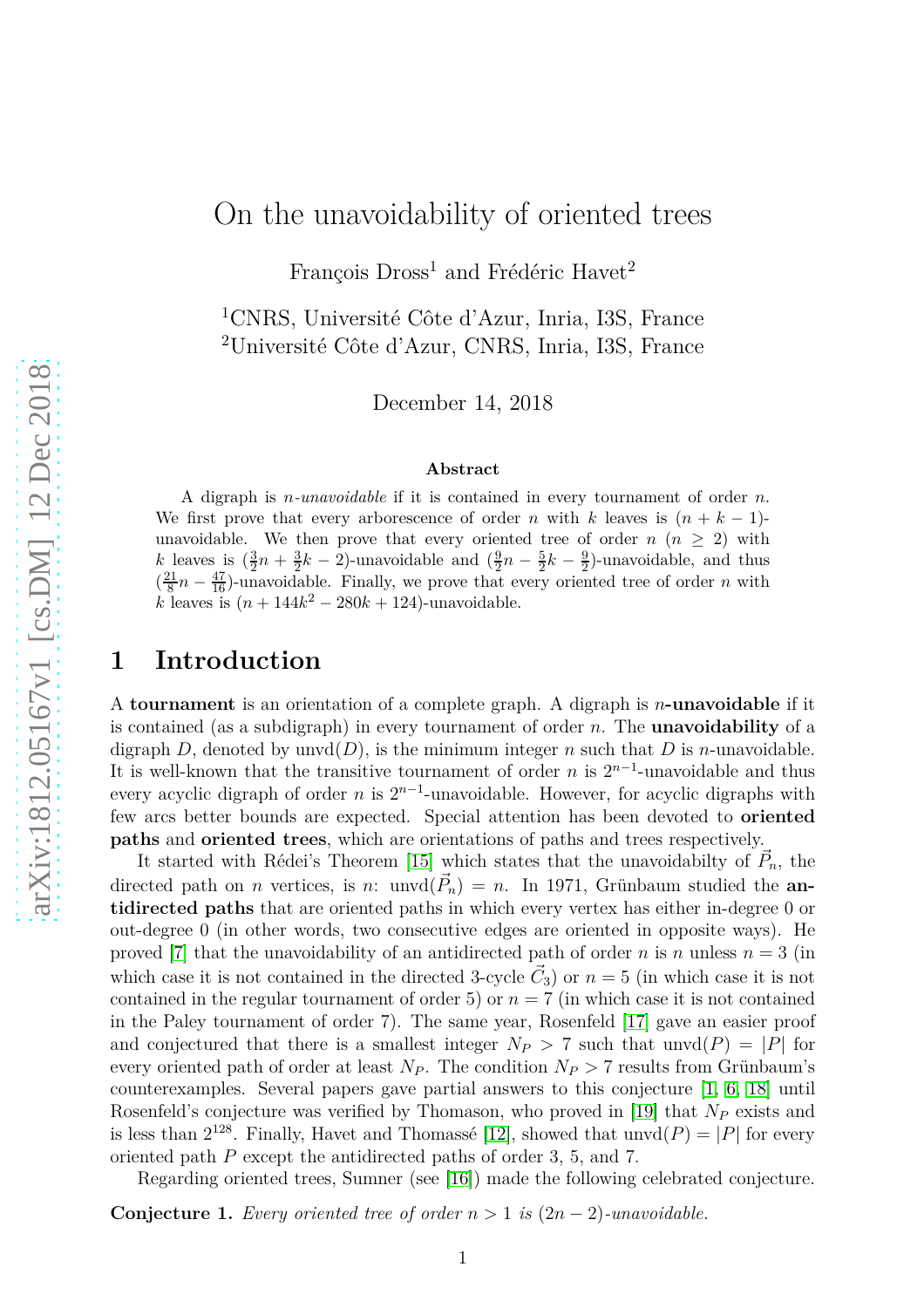The first linear bound was given by Häggkvist and Thomason [\[8\]](#page-19-8). Following improvements of Havet [\[9\]](#page-19-9) and Havet and Thomassé [\[11\]](#page-19-10), El Sahili [\[5\]](#page-18-1) used the notion of median order, first used as a tool for Sumner's conjecture in [\[11\]](#page-19-10), and proved that every oriented tree of order  $n (n \geq 2)$  is  $(3n-3)$ -unavoidable. Recently, Kühn, Mycroft and Osthus [\[14\]](#page-19-11) proved that Sumner's conjecture is true for all sufficiently large *n*. Their complicated proof makes use of the directed version of the Regularity Lemma and of results and ideas from a recent paper by the same authors [\[13\]](#page-19-12), in which an approximate version of the conjecture was proved. In [\[11\]](#page-19-10), Havet and Thomassé also proved that Sumner's conjecture holds for arborescences. An **in-arborescence**, (resp. **out-arborescence**) is an oriented tree in which all arcs are oriented towards (resp. away from) a fixed vertex called the root. An **arborescence** is either an in-arborescence or an out-arborescence.

If true, Sumner's conjecture would be tight. Indeed, the **out-star**  $S_n^+$ , which is the digraph on *n* vertices consisting of a vertex dominating the *n* − 1 others, is not contained in the regular tournaments of order  $2n - 3$ . However, such digraphs have many leaves. Therefore Havet and Thomassé (see [\[10\]](#page-19-13)) made the following stronger conjecture than Sumner's one.

<span id="page-1-0"></span>**Conjecture 2.** Every oriented tree of order *n* with *k* leaves is  $(n + k - 1)$ *-unavoidable.* 

As an evidence to this conjecture, Häggkvist and Thomason [\[8\]](#page-19-8) proved the existence of a minimal function  $g(k) \leq 2^{512k^3}$  such that every tree of order *n* with *k* leaves is  $(n+g(k))$ unavoidable. Trees with two leaves are paths, so the above-mentioned results imply that Conjecture [2](#page-1-0) is true when  $k = 2$  and Ceroi and Havet [\[4\]](#page-18-2) showed that it holds for  $k = 3$ . Havet [\[10\]](#page-19-13) also showed Conjecture [2](#page-1-0) for a large class of trees.

#### **1.1 Our results**

In Section [3,](#page-4-0) we prove Conjecture [2](#page-1-0) for arborescences.

<span id="page-1-3"></span>**Theorem 3.** Every arborescence of order *n* with *k* leaves is  $(n + k - 1)$ -unavoidable.

Using this result, in Section [4,](#page-6-0) we derive the following.

<span id="page-1-1"></span>**Theorem 4.** *Every oriented tree of order n with k leaves* is  $(\frac{3}{2})$  $\frac{3}{2}n + \frac{3}{2}$  $\frac{3}{2}k-2$ )-unavoidable.

This result gives us a good bound for trees with few leaves. In particular, it implies Sumner's conjecture for trees in which at most one third of the vertices are leaves.

**Corollary 5.** *Every oriented tree of order n with at most*  $\frac{n}{3}$  *leaves is*  $(2n-2)$ *-unavoidable.* 

Then, in Section [5,](#page-7-0) we give the following upper bound on the unvoidability of trees, which is good for trees with many leaves.

<span id="page-1-2"></span>**Theorem 6.** Every oriented tree with  $n \geq 3$  vertices and k leaves is  $(\frac{9}{2})$  $rac{9}{2}n-\frac{5}{2}$  $\frac{5}{2}k-\frac{9}{2}$  $\frac{9}{2}$ ) – *unavoidable.*

Theorems [4](#page-1-1) and [6](#page-1-2) yield the best bound towards Sumner's conjecture:

**Corollary 7.** *Every oriented tree of order*  $n \geq 2$  *is*  $\left(\frac{21}{8}\right)$  $\frac{21}{8}n - \frac{47}{16}$  -unavoidable.

*Proof.* The value of min  $\left(\frac{3}{2}\right)$  $rac{3}{2}n + \frac{3}{2}$  $\frac{3}{2}k-2, \frac{9}{2}$  $\frac{9}{2}n-\frac{5}{2}$  $\frac{5}{2}k-\frac{9}{2}$ 2 ) is maximal when  $\frac{3}{2}n + \frac{3}{2}$  $\frac{3}{2}k-2=$ 9  $\frac{9}{2}n-\frac{5}{2}$  $\frac{5}{2}k-\frac{9}{2}$  $\frac{9}{2}$ , that is when  $k = \frac{6n-5}{8}$  $\frac{1}{8}$ . In this case  $\frac{3}{2}n + \frac{3}{2}$  $\frac{3}{2}k-2=\frac{21}{8}n-\frac{47}{16}.$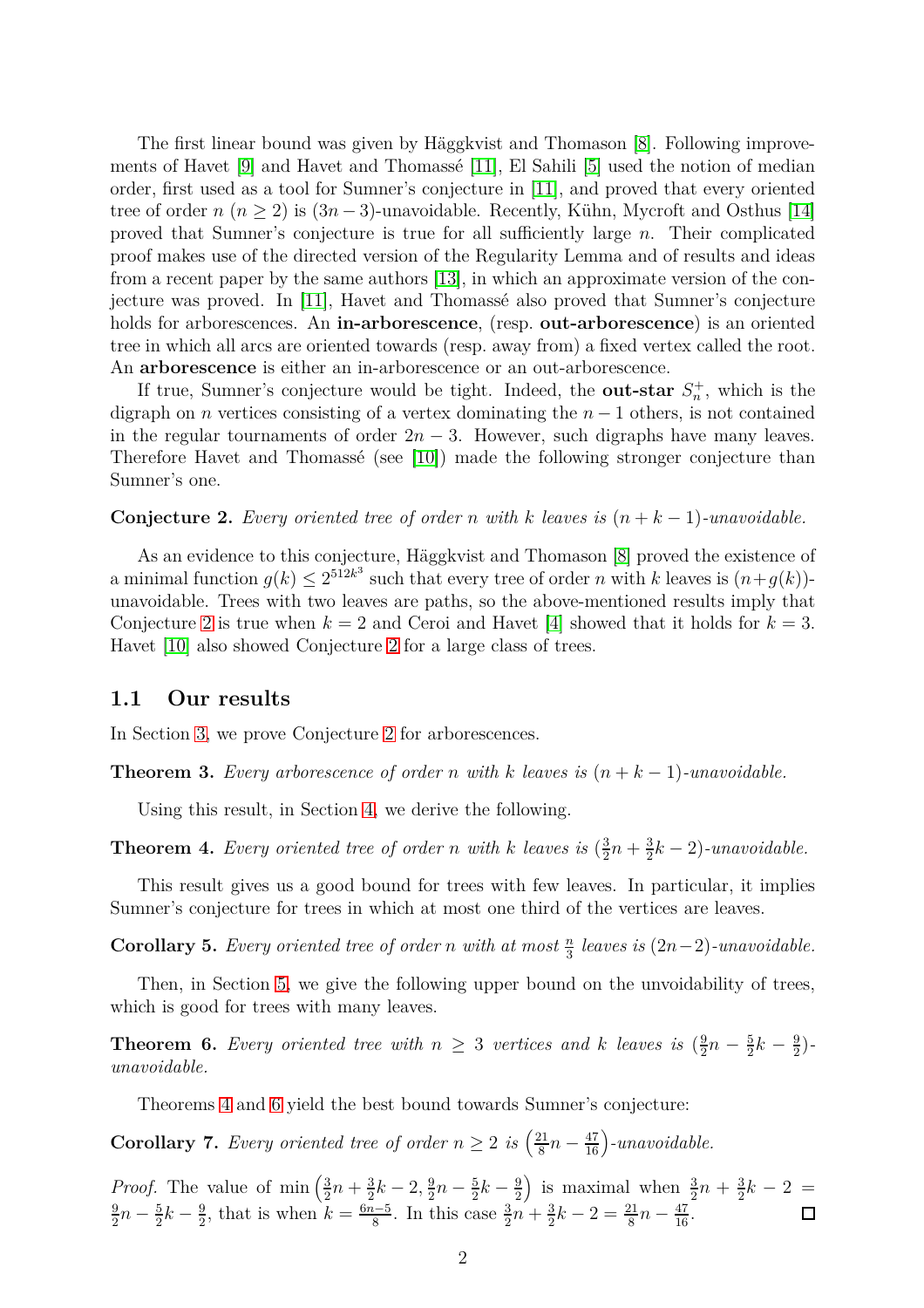Finally, in Section [6,](#page-10-0) we dramatically decrease the upper bound on the function  $g(k)$ such that every tree of order *n* with *k* leaves is  $(n + q(k))$ -unavoidable by showing the following.

<span id="page-2-0"></span>**Theorem 8.** Every oriented tree with *n* nodes ( $n \geq 2$ ) and  $k$  leaves is  $(n+144k^2-280k+1)$ 124)*-unavoidable.*

The above results rely on the notion of local median order (see below). Since a local median order can easily be constructed in polynomial time, all our proofs can be transformed into polynomial-time algorithms for finding an arborescence or an oriented tree in a tournament of the size indicated in the statement.

# **2 Definitions and preliminaries**

Notation generally follows [\[2\]](#page-18-3). The digraphs have no parallel arcs and no loops. We denote by  $[n]$  the set of integers  $\{1, \ldots, n\}.$ 

Let *D* be a digraph. If  $(u, v)$  is an arc, we say that *u* **dominates** *v* and write  $u \to v$ . For any  $W \subseteq V(D)$ , we denote by  $D\langle W \rangle$  the subdigraph induced by W in D.

Let *v* be a vertex of *D*. The **out-neighbourhood** of *v*, denoted by  $N_D^+(v)$ , is the set of vertices *w* such that  $v \to w$ . The **in-neighbourhood** of *v*, denoted by  $N_D^-(v)$ , is the set of vertices *w* such that  $w \to v$ . The **out-degree**  $d_D^+(x)$  (resp. the **in-degree**  $d_D^-(x)$ ) is  $|N_D^+(v)|$  (resp.  $|N_D^-(v)|$ ).

Let *A* be an oriented tree. The **leaves** of *A* are the vertices adjacent to (at most) one vertex in *D*. There are two kinds of leaves: **in-leaves** which have out-degree 1 and in-degree 0 and **out-leaves** which have out-degree 0 and in-degree 1. The set of leaves (resp. in-leaves, out-leaves) of *A* is denoted by  $L(A)$  (resp.  $L^{-}(A)$ ,  $L^{+}(A)$ ). Trivially,  $L(A) = L^+(A) \cup L^-(A).$ 

A **rooted tree** is an oriented tree with a specified vertex called the **root**. If *A* is a tree and r a vertex of A, we denote by  $(A, r)$  the tree A rooted at r. Let A be a rooted tree with root *r*. The **father** of a node *v* in  $V(A) \setminus \{r\}$  is the node adjacent to *v* in the unique path from *r* to *v* in *A*. If *u* is the father of *v*, then *v* is a **son** of *u*. If *w* is on the path from *r* to *v* in *A*, we say that *w* is an **ancestor** of *v* and that *v* is a **descendant** of *w*.

For sake of clarity, the vertices of a tree are called **nodes**.

Let  $\sigma = (v_1, v_2, \dots, v_n)$  be an ordering of the vertices of *D*. An arc  $v_i v_j$  is **forward** (according to  $\sigma$ ) if  $i < j$  and **backward** (according to  $\sigma$ ) if  $j < i$ . A **median order** of *D* is an ordering of the vertices of *D* with the maximum number of forward arcs, or equivalently the minimum number of backward arcs. In other words, a median order is an ordering of the vertices such that the set of backward arcs is a minimum feedback arc set. Let us note basic properties of median orders of tournaments whose proofs are left to the reader.

**Lemma 9.** Let T be a tournament and  $(v_1, v_2, \ldots, v_n)$  a median order of T. Then, for *any two indices i, j with*  $1 \leq i < j \leq n$ *:* 

 $(M1)$   $(v_i, v_{i+1}, \ldots, v_j)$  is a median order of the induced subtournament  $T\langle\{v_i, v_{i+1}, \ldots, v_j\}\rangle$ .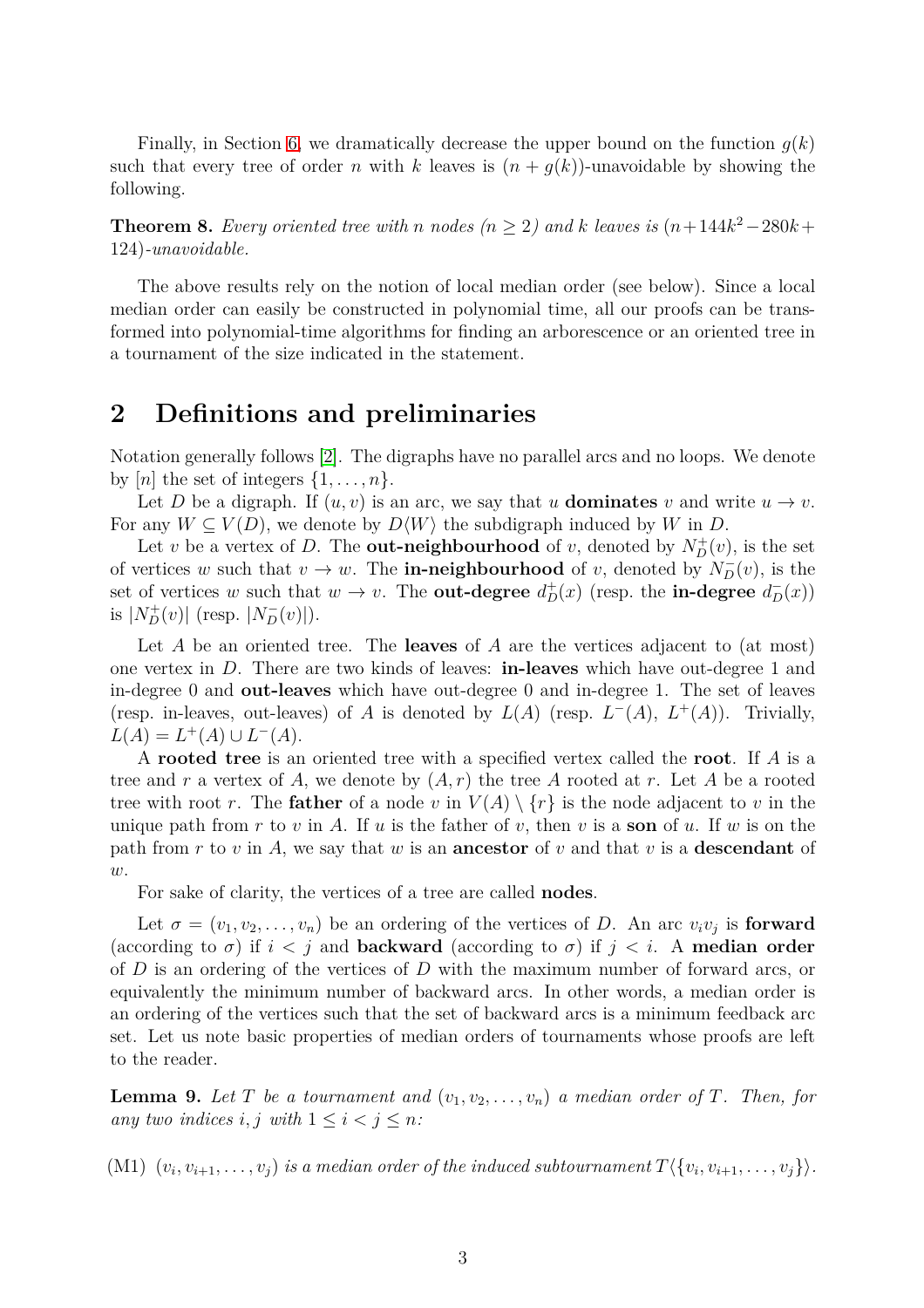(M2) *vertex*  $v_i$  *dominates* at least half of the vertices  $v_{i+1}, v_{i+2}, \ldots, v_j$ , and vertex  $v_j$  *is dominated by at least half of the vertices*  $v_i, v_{i+1}, \ldots, v_{j-1}$ . In particular, each vertex  $v_i, 1 \leq i < n$ , dominates its successor  $v_{i+1}$ .

A **local median order** is an ordering of the vertices of *D* that satisfies property (M2). Let  $\sigma = (v_1, \ldots, v_m)$  be a local median order of a tournament *T*. Let  $\phi$  be an embedding of a tree *A* in *T*. It is  $\sigma$ **-forward** if for all terminal interval  $I = \{v_i, \ldots, v_m\}, |\phi(A) \cap I|$ 1  $\frac{1}{2}|I| + 1$ ; it is  $\sigma$ **-backward** if for all initial interval  $I = \{v_1, \ldots, v_i\}, |\phi(A) \cap I| < \frac{1}{2}$  $\frac{1}{2}|I|+1;$ it is  $\sigma$ -nice if it is is both a  $\sigma$ -forward and a  $\sigma$ -backward. For all *i* and *j* in  $\{1, \ldots, m\}$ with  $i < j$  and  $\sigma' = (v_i, \ldots, v_j)$ , if  $\phi'$  is a  $\sigma'$ -forward,  $\sigma'$ -backward or  $\sigma'$ -nice embedding of a tree *A'* into  $T' = T \langle \{v_i, \ldots, v_j\} \rangle$ , we also call it respectively a *σ*-forward, *σ*-backward, or  $\sigma$ -nice embedding of  $A'$  into  $T'$ .

Havet and Thomassé proved the following lemma which, with an easy induction, implies that every out-arborescence of order *n* is  $(2n - 2)$ -unavoidable.

<span id="page-3-0"></span>**Lemma 10** (Havet and Thomassé [\[11\]](#page-19-10))**.** *Let A be a tree with an out-leaf a. Let T be a tournament and let*  $\sigma = (v_1, \ldots, v_p)$  *be a local median order of T. Every*  $\sigma$ -forward *embedding of*  $A - a$  *in*  $T - \{v_{p-1}, v_p\}$  *can be extended to a σ*-forward embedding of *A in T.*

Because we shall employ the idea used to prove it, we give the proof of Lemma [10.](#page-3-0)

*Proof.* Assume there exists a *σ*-forward embedding  $\phi$  of  $A - a$  in  $T - \{v_{p-1}, v_p\}$ . Let *b* be the in-neighbour of *a* in *A*, and let  $v_i = \phi(b)$ . Since  $\phi$  is  $\sigma$ -forward,  $|\phi(A - a) \cap$  $\{v_{i+1}, \ldots, v_{p-2}\}| < \frac{1}{2}$  $\frac{1}{2}(p-2-i)+1=\frac{1}{2}(p-i)$ . Now, by (M2),  $v_i$  has at least  $\frac{1}{2}(p-i)$  outneighbours in  $\{v_{i+1}, \ldots, v_p\}$ . Hence,  $v_i$  has an out-neighbour  $v_j$  in  $\{v_{i+1}, \ldots, v_p\} \setminus \phi(A-a)$ . Set  $\phi(a) = v_j$ . One easily checks that  $\phi$  is a *σ*-forward embedding of *A* in *T*.  $\Box$ 

Let  $\sigma = (v_1, \ldots, v_m)$  be a local median order of a tournament *T*. Let *F* be a set of vertices of *T*. An embedding  $\phi$  of a tree *A* in *T* is  $\sigma$ **-***F***-nice** if for all terminal interval  $I = \{v_i, \ldots, v_m\}, |\phi(A) \cap I| < \frac{1}{2}$  $\frac{1}{2}|I| - |F \cap I| + 1$  and for all initial interval  $I = \{v_1, \ldots, v_i\},\$  $|\phi(A) \cap I| < \frac{1}{2}$  $\frac{1}{2}|I| - |F \cap I| + 1.$ 

<span id="page-3-1"></span>**Lemma 11.** *Let f be a positive integer and A be a tree of order n with root r. Let T be tournament of order* 4*n* + 4*f* − 3 *with a set F of at most f vertices and let*  $(v_{-2n-2f+1}, \ldots, v_{2n+2f-1})$  *be a local median order of T such that*  $v_0 \notin F$ *. There is a*  $\sigma$ *-F*-nice embedding  $\phi$  *of A* in *T* such that  $\phi(r) = v_0$ , and such that for all  $a \in V(A)$ ,  $\phi(a) \notin F$ .

*Proof.* We prove by induction on *n*, the result holding trivially when  $n = 1$ .

Assume now that  $n \geq 2$ . Let *a* be a leaf of *A*. By directional duality, we may assume that *a* is an out-leaf. Let *b* be the in-neighbour of *a* in *A*. Set  $p = 2n + 2f - 1$ . Set *p*<sup>'</sup> to be the smallest integer such that  $p' = 2n + 2|F \cap (v_{-p'}, \ldots, v_{p'})| - 3$ . Note that  $p'$  can be obtained by starting with  $p' = 2n - 3$  and repeatidly replacing the value of  $p'$  by the value of  $2n + 2|F \cap (v_{-p'}, \ldots, v_{p'})| - 3$  until the value of  $p'$  remains stable. This process makes p' increase at each step, and since we always have  $p' \leq p$  (since  $|F| = f$ ), the process terminates. Note that  $p = p' + 2 + 2|F \cap (v_{-p}, \ldots, v_{-p'-1})| + 2|F \cap (v_{p'+1}, \ldots, v_p)|$ . Let  $T' = T \langle \{v_{-p'}, \ldots, v_{p'}\} \rangle$ . By definition,  $\sigma' = (v_{-p'}, \ldots, v_{p'})$  is a local median order of *T'*. Let  $F' = F \cap V(T')$ .

By the induction hypothesis, there exists a  $\sigma'$ -*F'*-nice embedding  $\phi$  of  $A - a$  in  $T'$  such that for all  $a \in V(A - a)$ ,  $\phi(a) \notin F'$ . Let  $v_i = \phi(b)$ . Since  $\phi$  is  $\sigma'$ -nice,  $|\phi(A - a) \cap$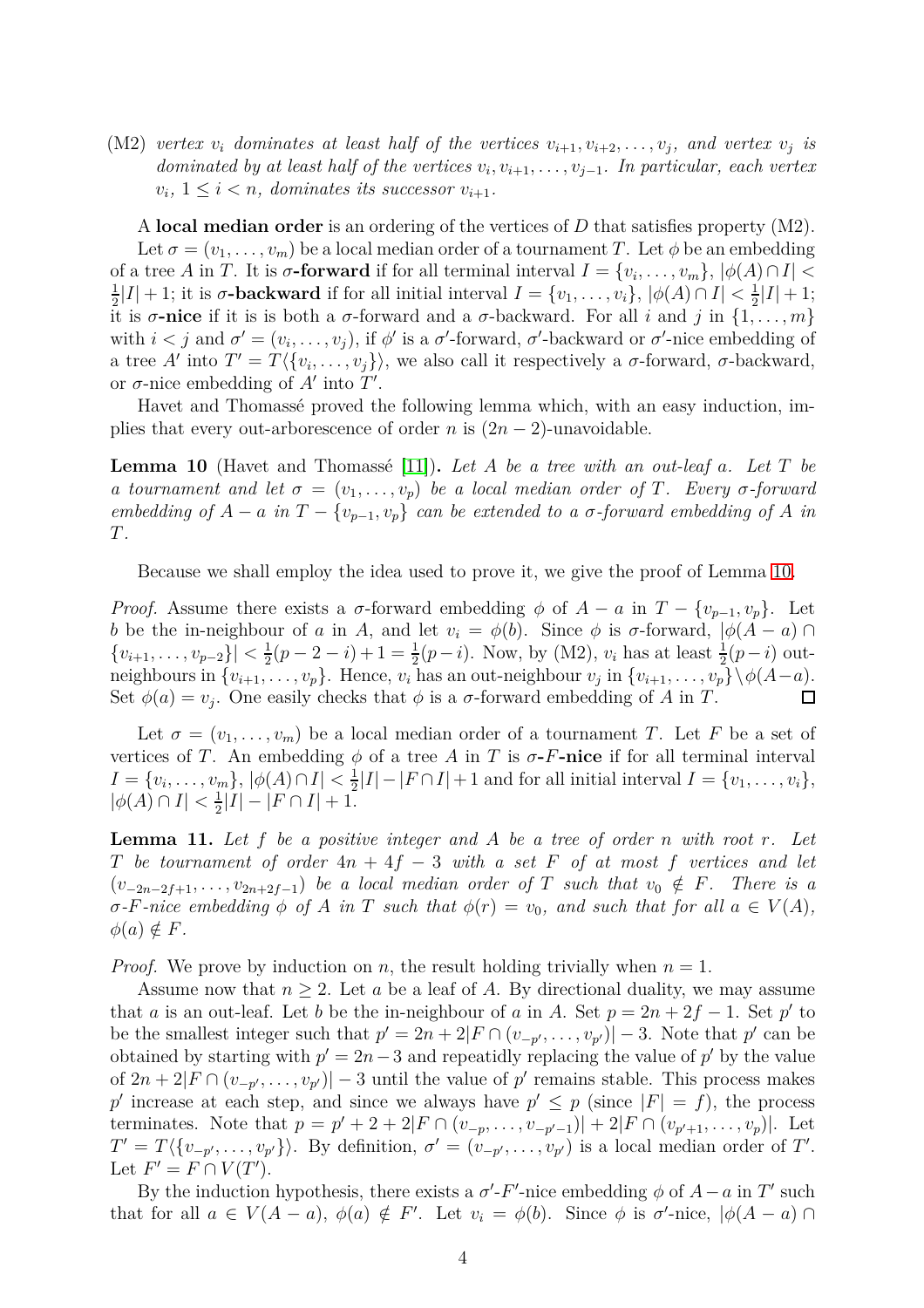$\{v_{i+1}, \ldots, v_{p'}\}| < \frac{1}{2}$  $\frac{1}{2}(p'-i) - |F \cap \{v_{i+1}, \ldots, v_{p'}\}| + 1 = \frac{1}{2}(p-i) - |F \cap (v_{-p}, \ldots, v_{-p'-1})|$  $|F \cap (v_{p'+1}, \ldots, v_p)| - 1 - |F \cap \{v_{i+1}, \ldots, v_{p'}\}| + 1 \leq \frac{1}{2}$  $\frac{1}{2}(p-i) - |F \cap \{v_{i+1}, \ldots, v_p\}|$ . Now, by (M2),  $v_i$  has at least  $\frac{1}{2}(p-i)$  out-neighbours in  $\{v_{i+1}, \ldots, v_p\}$ , so at least  $\frac{1}{2}(p-i)$  –  $|F \cap \{v_{i+1}, \ldots, v_p\}|$  out-neighbours in  $\{v_{i+1}, \ldots, v_p\} \setminus F$ . Hence,  $v_i$  has an out-neighbour  $v_j$  in  $\{v_{i+1}, \ldots, v_p\} \setminus (\phi(A-a) \cup F)$ . Set  $\phi(a) = v_j$ . One easily checks that  $\phi$  is a  $\sigma$ -*F*-nice embedding of *A* in *T*.  $\Box$ 

## <span id="page-4-0"></span>**3 Unavoidability of arborescences**

The aim of this section is to prove Theorem [3.](#page-1-3) We prove the following theorem which implies it directly by directional duality.

<span id="page-4-3"></span>**Theorem 12.** *Let A be an out-arborescence with n nodes, k out-leaves and root r, let T be a tournament on*  $m = n + k - 1$  *vertices, and let*  $\sigma = (v_1, v_2, \ldots, v_m)$  *be a local median order of T. There is an embedding*  $\phi$  *of A in T such that*  $\phi(r) = v_1$ *.* 

*Proof.* Let us describe a greedy procedure giving an embedding  $\phi$  of *A* into *T*. For each node *a* of *A*, we fix an ordering  $\mathcal{O}_a$  of the sons of *A*. If a vertex  $v_j$  of *T* is the image of a node, we say that it is **hit** and denote its pre-image by  $a_j$ ; in symbols  $a_j = \phi^{-1}(v_j)$ .

- Set  $\phi(r) = v_1$ .
- For  $i = 1$  to  $m$ , do
	- $-$  if  $v_i$  is not hit, then skip; we say that  $v_i$  is **failed**.
	- $-$  if  $v_i$  is hit, then assign the  $|N^+(a_i)|$  first not yet hit out-neighbours of  $v_i$  in  $\{v_{i+1}, \ldots, v_m\}$  to the sons of  $a_i$  (in increasing order according to  $\mathcal{O}_a$ ).

Assume for a contradiction that this procedure does not yield an embedding of *A* into *T*. Then the set *F* of failed vertices has cardinality at least *k*. Let *B* be the set of embedded nodes at the end of the procedure. Since we only embed a node after its father,  $A\langle B\rangle$  is an out-arborescence. Let *L* be the set of out-leaves of *A* that are in *B*. Since  $A\langle B\rangle$  is a sub-arborescence of *A*, we have  $|L| \leq k-1$ .

A node *a* is said to be **active for** *i* if  $\phi(a) \in \{v_1, \ldots, v_i\}$  and it has a son *b* that is not embedded in  $\{v_1, \ldots, v_i\}$  (i.e. either *b* is not embedded or  $\phi(b) \in \{v_{i+1}, \ldots, v_m\}$ ).

Consider a vertex  $v_i$  in  $F$ . There is an active node for  $i$ , for otherwise all nodes of  $A$ would be embedded (in  $\{v_1, \ldots, v_i\}$ ). Let  $\ell_i$  be the largest index such that  $a_{\ell_i}$  is active for *i*. Note that by definition of active node  $\ell_i < i$ . Set  $I_i = \{v_j \mid \ell_i < j \le i\}$ .

<span id="page-4-2"></span>**Claim 12.1.** *If*  $v_i \in F$ *, then*  $|I_i \cap F| \leq |I_i \cap \phi(L)|$ *.* 

*Subproof.* Each out-neighbour of  $v_{\ell_i}$  in  $I_i$  is hit for otherwise the procedure would have assigned a son of  $a_{\ell_i}$  to it. Thus  $I_i \cap F \subseteq I_i \cap N^-(v_{\ell_i})$  and so

<span id="page-4-1"></span>
$$
|I_i \cap F| \le |I_i \cap N^-(v_{\ell_i})|.
$$
\n
$$
(1)
$$

Let  $v_j$  be a hit vertex in  $I_i$ . By definition of  $\ell_i$ ,  $a_j$  is not active for *i*, so its sons (if any) are embedded in  $\{v_{j+1}, \ldots, v_{i-1}\} \subseteq I_i$ . Again, by definition of  $\ell_i$ , all the sons of  $a_j$ are not active, and so their sons (if any) are embedded in *I<sup>i</sup>* . And so on, all descendants of  $a_j$  are embedded in  $I_i$  and not active. We associate to  $v_j$  an out-leaf  $w_j$  of A which is a descendant of  $a_j$ . We just showed that  $\phi(w_j) \in I_i$ .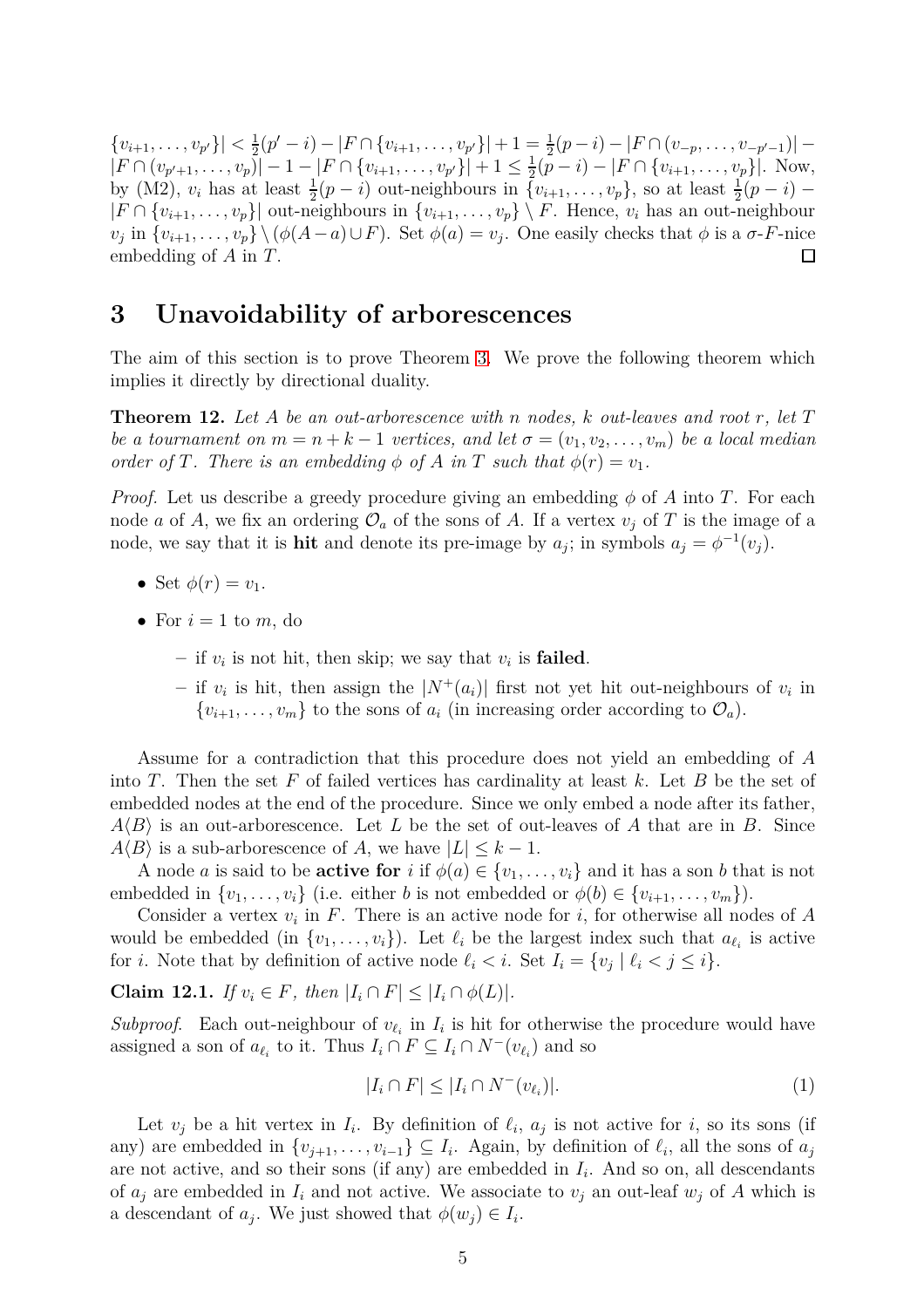Consider now the vertices of  $J = I_i \cap N^+(v_{\ell_i})$ . As seen above, they are hit, and the descendants of their pre-images are also embedded in  $I_i$ . Moreover, for each  $v_j \in J$ , the father of  $a_j$  is embedded in  $\{v_1, \ldots, v_{\ell_i}\}$  for otherwise, at Step *j*, the procedure would have assigned  $v_j$  to an out-neighbbour of  $a_{\ell_i}$  or another active node for *i*. Hence no vertex of *J* is the image of an ancestor of another node embedded in *J*. Consequently, the out-leaves embedded in *J* are all distinct. Thus

<span id="page-5-0"></span>
$$
|I_i \cap N^+(v_{\ell_i})| \le |I_i \cap \phi(L)|. \tag{2}
$$

Now, by (M2),  $|I_i \cap N^-(v_{\ell_i})| \leq |I_i \cap N^+(v_{\ell_i})|$ . Together with Equations [\(1\)](#page-4-1) and [\(2\)](#page-5-0), this proves the claim.  $\Diamond$ 

<span id="page-5-1"></span>**Claim 12.2.** If  $v_i \in F$  and  $v_j \in F$ , then either  $I_i \cap I_j = \emptyset$ , or  $I_i \subseteq I_j$ , or  $I_j \subseteq I_i$ .

*Subproof.* Let  $v_i, v_j \in F$  with  $i < j$ . Assume for a contradiction that  $I_i \cap I_j \neq \emptyset$ ,  $I_i \nsubseteq I_j$ , and  $I_j \nsubseteq I_i$ . Then  $\ell_i < \ell_j < i$ . By definition of  $\ell_i$ ,  $a_{\ell_j}$  is not active for *i*. Thus all its sons are embedded in  $\{v_1, \ldots, v_i\}$ . Since  $\{v_1, \ldots, v_i\} \subseteq \{v_1, \ldots, v_j\}$ ,  $a_{\ell_j}$  is not active for *j*, a contradiction to the definition of  $\ell_i$ . . And the contract of the contract of the contract of the contract of the contract of the contract of the contract of the contract of the contract of the contract of the contract of the contract of the contract of the con

Now let *M* be the set of indices *i* such that  $v_i \in F$  and  $I_i$  is maximal for inclusion. Since  $v_i \in I_i$  for all  $v_i \in F$ , we have  $F \subseteq \bigcup_{i \in M} I_i$ . Moreover, by Claim [12.2,](#page-5-1) the  $I_i$ ,  $i \in M$ , are pairwise disjoint. So  $|F| = \sum_{i \in M} |I_i \cap F|$ . By Claim [12.1,](#page-4-2) we obtain

$$
|F| = \sum_{i \in M} |I_i \cap F| \le \sum_{i \in M} |I_i \cap \phi(L)| \le |\phi(L)| = |L| \le k - 1,
$$

a contradiction. This completes the proof.

<span id="page-5-3"></span>**Observation 13.** With the embedding  $\phi$  constructed in the above proof, there is an injec*tion from the set*  $F$  *of failed vertices into*  $L^+(A)$  *such that every failed vertex*  $v_i$  *is mapped to an out-leaf whose image precedes*  $v_i$  *in*  $\sigma$ .

*Proof.* We map the vertices  $v_i$  of F to an out-leaf in increasing order according to  $\sigma$ .

If there is an active vertex for *i*, then by Claim [12.1,](#page-4-2)  $|I_i \cap F| \leq |I_i \cap \phi(L)|$ . Hence, there is an out-leaf  $f(v_i)$  of A with image in  $I_i$  (and thus preceding  $v_i$  in  $\sigma$ ) that was not assigned earlier to a failed vertex.

If there is no active vertex for *i*, then all nodes of *A* are embedded (in vertices preceding  $v_i$  in  $\sigma$ ). Since  $|F| \leq k - 1$ , there exists an out-leaf  $f(v_i)$  which is not yet assigned to any failed vertex. Necessarily,  $f(v_i)$  is embedded in a vertex preceding  $v_i$  in  $\sigma$ .  $\Box$ 

A **bi-arborescence** is a rooted tree *A* that is the union of an in-arborescence and an out-arborescence that are disjoint except in their common root, which is also the root of *A*. Theorem [12](#page-4-3) directly implies the following corollary.

<span id="page-5-2"></span>**Corollary 14.** *Let A be a bi-arborescence of order n with k leaves. If A has at least one in-leaf and at least one out-leaf, then A is*  $(n + k - 2)$ *-unavoidable. Otherwise* A *is*  $(n+k-1)$ -unavoidable.

 $\Box$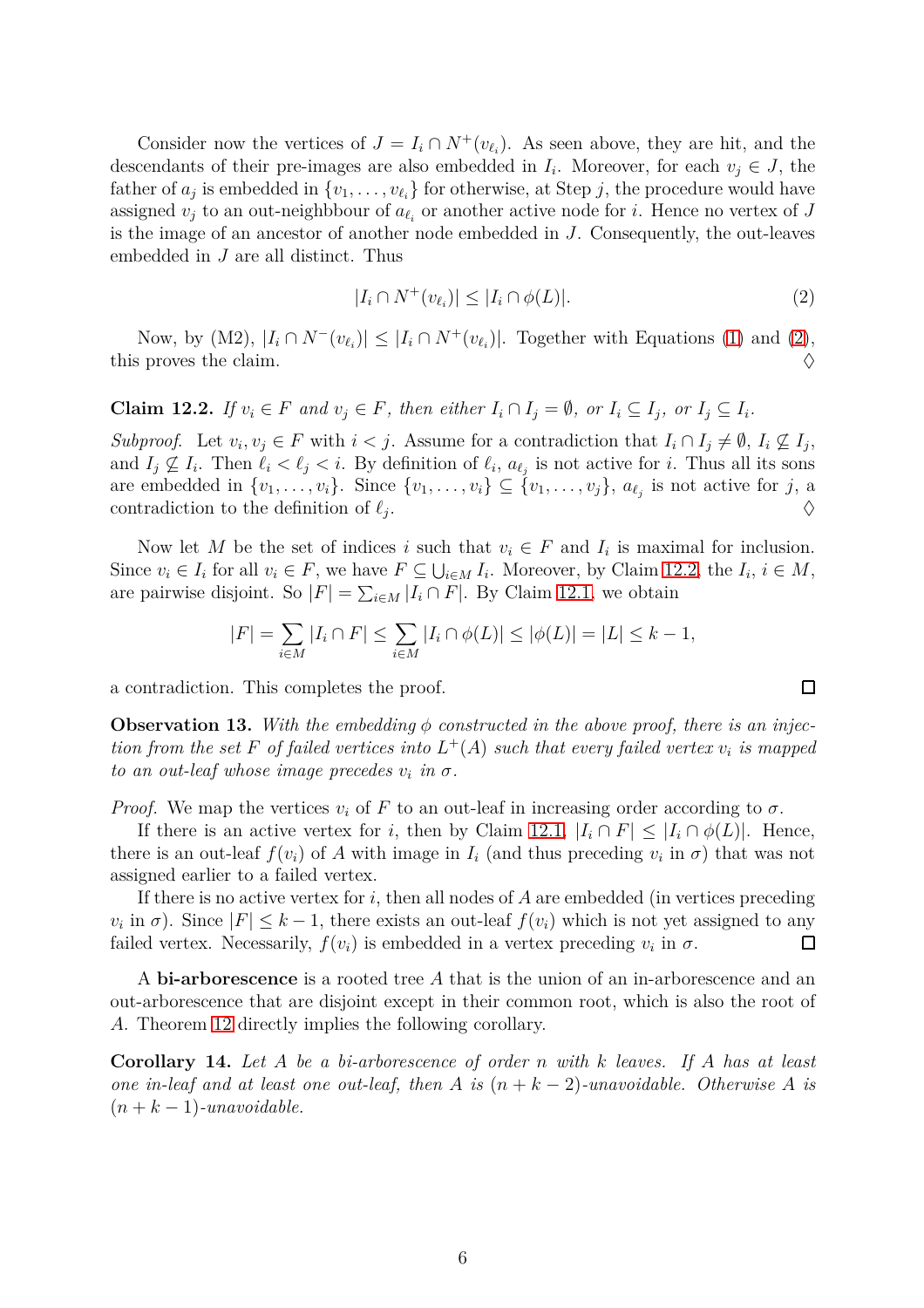## <span id="page-6-0"></span>**4 Unavoidability of trees with few leaves**

For any rooted tree *A* with root *r*, we partition the arcs into the **upward arcs** (the ones directed away from the root) and the **downward arcs** (the ones directed towards the root). The subdigraph composed only of the upward arcs and the nodes that are in an upward arc is called the **upward forest**, and the subdigraph composed only of the downward arcs and the nodes that are in a downward arc is called the **downward forest**. The set of components of the upward (resp. downward) forest is denoted by  $\mathcal{C}_r^{\uparrow}(A)$  (resp.  $\mathcal{C}_r^{\downarrow}(A)$ ), or simply  $\mathcal{C}_r^{\uparrow}$  (resp.  $\mathcal{C}_r^{\downarrow}$ ) when A is clear from the context. Set  $\gamma_r^{\uparrow} = \sum_{C \in \mathcal{C}_r^{\uparrow}} (|V(C)| + |L^+(C)| - 2)$  and  $\gamma_r^{\downarrow} = \sum_{C \in \mathcal{C}_r^{\downarrow}} (|V(C)| + |L^-(C)| - 2)$ . Observe that each component of the upward (resp. downward) forest contains an arc and thus at least two vertices and one out-leaf (resp. in-leaf). Hence  $|V(C)| + |L^+(C)| - 2 > 0$  for all  $C \in \mathcal{C}_r^{\uparrow}$ and  $|V(C)| + |L^{-}(C)| - 2 > 0$  for all  $C \in C_r^{\downarrow}$ .

<span id="page-6-1"></span>**Lemma 15.** *Let A be a rooted tree with n nodes and k leaves such that the root r of A has in-degree* 0*. Then A is*  $(n + k - 1 + \gamma_r^{\downarrow})$ *-unavoidable.* 

*Proof.* Let  $C_1, \ldots, C_j$  be the components of the downward forest of *A*, and for  $1 \leq i \leq j$ , let *n<sub>i</sub>* be the number of nodes and  $k_i$  the number of in-leaves of  $C_i$ . By definition,  $\gamma_r^{\downarrow} = \sum_{i=1}^{j} (n_i + k_i - 2)$  $\sum_{i=1}^{j}(n_i + k_i - 2).$ 

Let *T* be a tournament on  $n + k - 1 + \gamma_r^{\downarrow}$  vertices.

We shall use the greedy procedure described in the proof of Theorem [12.](#page-4-3) Observe that in this procedure, we do not need to fix the order  $\mathcal{O}_a$  before the set of images of the sons of *a* is known. Thus we can effectively choose which son of *a* is embedded to which vertex with the knowledge of the set of the images of the sons of *a*.

Now we build an arborescence *A*′ from the rooted tree *A*, which we call the **equivalent arborescence** of *A*. For all  $i \in \{1, ..., j\}$ , do the following. Let  $f_i$  be the father of the root of  $C_i$ . Note that  $f_i$  exists since the root of *A* has in-degree 0, and thus is not in the downward forest. Remove all the arcs of  $C_i$ , add a set  $N_i$  of  $k_i - 1$  new nodes, and put an arc from  $f_i$  to each new node and to each node of  $C_i$  (except to the root of  $C_i$ , since that arc already exists).

Observe that *A*′ is a rooted tree with the same root as *A* and since we removed the downward arcs and added only upward arcs, *A*′ is even an out-arborescence. By construction *A'* has  $n + \sum_{i=1}^{j} (k_i - 1)$  nodes. Let  $i \in \{1, ..., j\}$ . The nodes of  $C_i$  that are tail of an upward arc in *A* are tail of the same upward arc in *A*′ , thus they are not leaves in  $A'$ . Hence, each in-leaf of  $C_i$  either is an in-leaf in  $A$  (if it is the tail of no upward arc), or is not an out-leaf in  $A'$ . Therefore, in  $C_i$ , there are at most  $n_i - k_i$  out-leaves of  $A'$  that are not in-leaves in *A*. Recall that the new nodes are also out-leaves. Therefore *A*′ has at most  $k + \sum_{i=1}^{j} (n_i - 1)$  out-leaves.

Therefore by Theorem [12,](#page-4-3) there is an embedding  $\phi$  of  $A'$  into  $T$ . We build it according to the procedure presented in the beginning of this proof. Let  $i \in \{1, ..., j\}$ , and consider  $S_i = V(C_i) \cup N_i$ . This is a set of  $n_i + k_i - 1$  sons of  $f_i$  in  $A'$ . As argued previously, we can know  $\phi(S_i)$  before we choose which node of  $S_i$  is embedded to which vertex. By Theorem [12,](#page-4-3) there is an embedding  $\phi_i$  from  $C_i$  into  $T\langle \phi(S_i) \rangle$ . Now for each node *a* in  $C_i$ , we choose  $\phi_i(a)$  as its image by  $\phi$ .

Consider now  $\psi$  the restriction of the resulting embedding  $\phi$  to  $V(A)$ . For all  $i \in$  $\{1, ..., j\}, \psi$  coincides with  $\phi_i$ . Hence  $\psi$  preserves the upward arcs since all the upward arcs of *A* are in *A*′ , and preserves the downward arcs since each downward arc of *A* is in some  $C_i$ . Therefore  $\psi$  is an embedding of *A* into *T*. □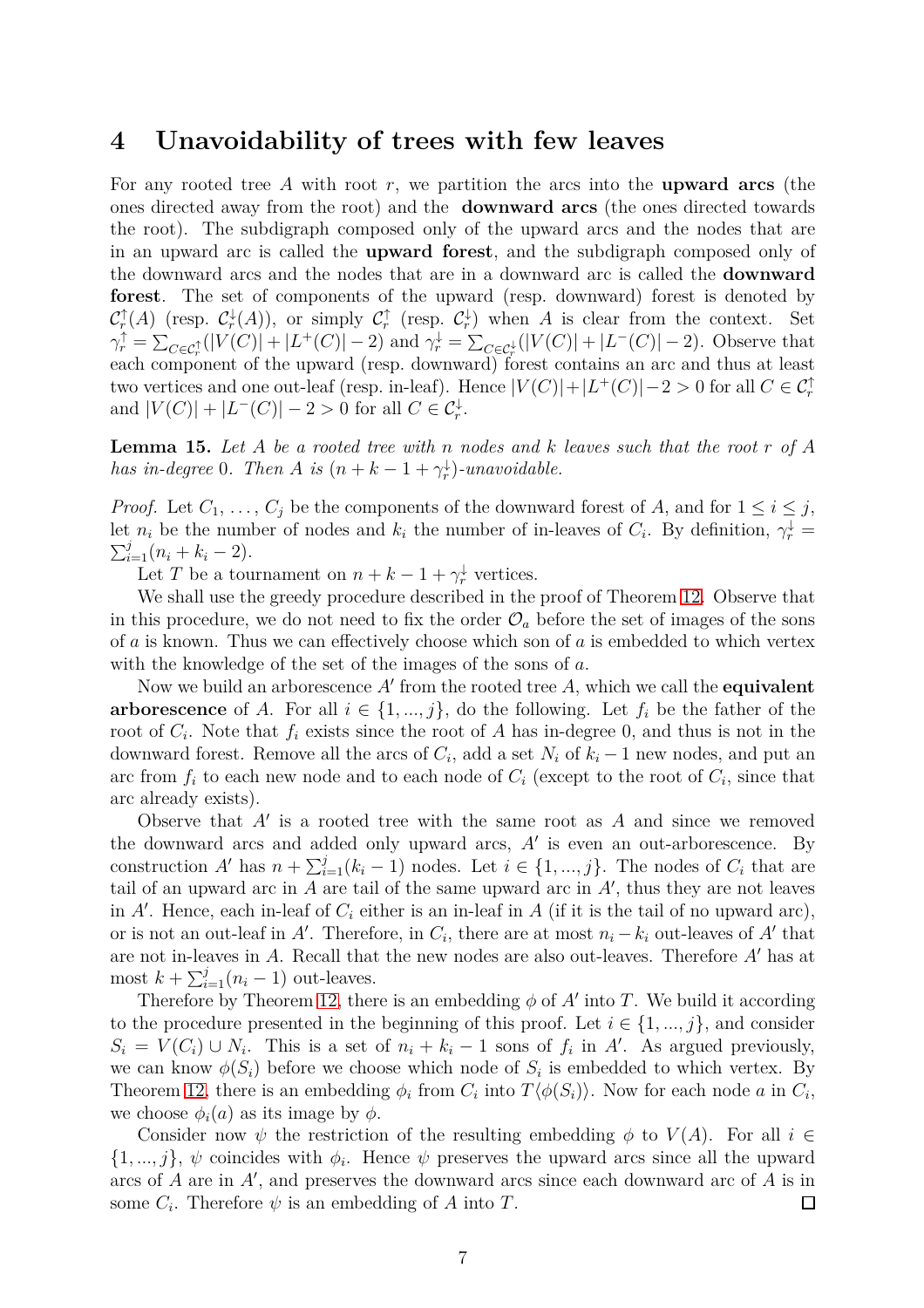We are now able to prove Theorem [4](#page-1-1) which states that every oriented tree of order *n* with *k* leaves is  $(\frac{3}{2}n + \frac{3}{2})$  $\frac{3}{2}k-2$ )-unavoidable.

*Proof of Theorem [4.](#page-1-1)* Let *T* be a tournament on  $\frac{3}{2}(n+k) - 2$  vertices. Let *A* be an oriented tree with *n* nodes an *k* leaves. Pick a root *r* such that  $\min(\gamma_r^{\uparrow}, \gamma_r^{\downarrow})$  is minimum. By directional duality, we may assume that this minimum is attained by  $\gamma_r^{\downarrow}$ .

Since  $\gamma_r^{\downarrow} \leq \gamma_r^{\uparrow}$ , we have  $\gamma_r^{\downarrow} \leq \frac{1}{2}$  $\frac{1}{2}(\gamma_r^{\uparrow} + \gamma_r^{\downarrow})$ . For a rooted tree *A*, let *L'*(*A*) be the set of leaves of *A* distinct from the root. Note that if  $A_1$  and  $A_2$  are two rooted trees that are disjoint except in one vertex which is the root of  $A_2$ , then  $A_1 \cup A_2$  is a tree, and if we root it at the root of  $A_1$ , then  $|L'(A_1 \cup A_2)| \geq |L'(A_1)| + |L'(A_2)| - 1$ . By applying that successively for all the components of the upward and downward forests of  $(A, r)$ , we get that  $\gamma_r^{\uparrow} + \gamma_r^{\downarrow} \leq n + k - 2$ , and thus  $\gamma_r^{\downarrow} \leq \frac{1}{2}$  $\frac{1}{2}(n+k) - 1$ . Hence, *T* has at least  $n + k - 1 + \gamma_r^{\downarrow}$ vertices.

Suppose for a contradiction that *r* has an in-neighbour *s*. The downward forest  $F_s$ of  $(A, s)$  is obtained from the downward forest  $F_r$  of  $(A, r)$  by removing the arc *sr* and possibly *s* or *r* if they become isolated. All components of *F<sup>r</sup>* not containing *sr* are also components of  $F_s$  and the component  $C_0$  of  $F_r$  containing  $sr$  either disappears (when  $sr$ is the sole arc of  $C_0$ ), or loses one vertex (when *r* or *s* is a leaf of  $C_0$ ), or is split into two components having in total as many vertices as  $C_0$  and at most one more in-leaf than  $C_0$ . In any case,  $\gamma_s^{\downarrow} < \gamma_r^{\downarrow}$ , a contradiction.

Consequently *r* has in-degree 0. Lemma [15](#page-6-1) finishes the proof.

# <span id="page-7-0"></span>**5 Unavoidability of trees with many leaves**

The aim of this section is to establish Theorem [6,](#page-1-2) which we recall.

**Theorem [6.](#page-1-2)** Every oriented tree with  $n \geq 3$  vertices and *k* leaves is  $(\frac{9}{2}n - \frac{5}{2})$  $\frac{5}{2}k-\frac{9}{2}$  $\frac{9}{2}$ )unavoidable.

*Proof.* Set  $m = \lceil \frac{9}{2} \rceil$  $\frac{9}{2}n-\frac{5}{2}$  $\frac{5}{2}k-\frac{9}{2}$  $\frac{9}{2}$ . Let *T* be a tournament on *m* vertices. Let *A* be an oriented tree with *n* nodes and *k* leaves. If *A* is a bi-arborescence, then we have the result by Corollary [14.](#page-5-2) Henceforth, we assume that *A* is not a bi-arborescence. In particular,  $k < n - 1$ .

The **out-leaf cluster** of  $A$ , denoted by  $S^+$ , is the set of nodes of  $A$  defined recursively as follows. Each out-leaf  $A$  is in  $S^+$ ; if  $a$  is a node with exactly one in-neighbour and all its out-neighbours are in  $S^+$ , then *a* is also in  $S^+$ . We similarly define the **in-leaf cluster**  $S^-$  of *A*. Note that  $A\langle S^- \rangle$  is a forest of in-arborescences, and  $A\langle S^+ \rangle$  is a forest of out-arborescences. Moreover,  $S^- \cap S^+ = \emptyset$  because A is not a bi-arborescence.

The **heart** of *A*, denoted by *H*, is the tree  $A - (S^- \cup S^+)$ . Set  $n_H = |V(H)|$  and  $k_H = |L(H)|$ . We first note that each out-leaf of *H* has a neighbour in  $S^-$ , since otherwise it would be in  $S^+$ . Similarly, each in-leaf of *H* has a neighbour in  $S^+$ . In particular,  $|S^{-}| \geq |L^{+}(H)|$  and  $|S^{+}| \geq |L^{-}(H)|$ .

We now describe an algorithm yielding an embedding  $\phi$  of the tree *A* into *T*. It proceeds in three phases: in the first phase, we embed the heart of *A*, in the second phase we embed the out-leaf cluster, and in the third phase we embed the in-leaf cluster. At each step, a node of *A* is **embedded** if it already has an image by  $\phi$ , and **unembedded** otherwise. If a vertex  $v_j$  of T is the image of a node, we denote this node by  $a_j$ ; in symbols  $a_j = \phi^{-1}(v_j)$ . We say that a vertex is **hit** if it is the image of a node.

 $\Box$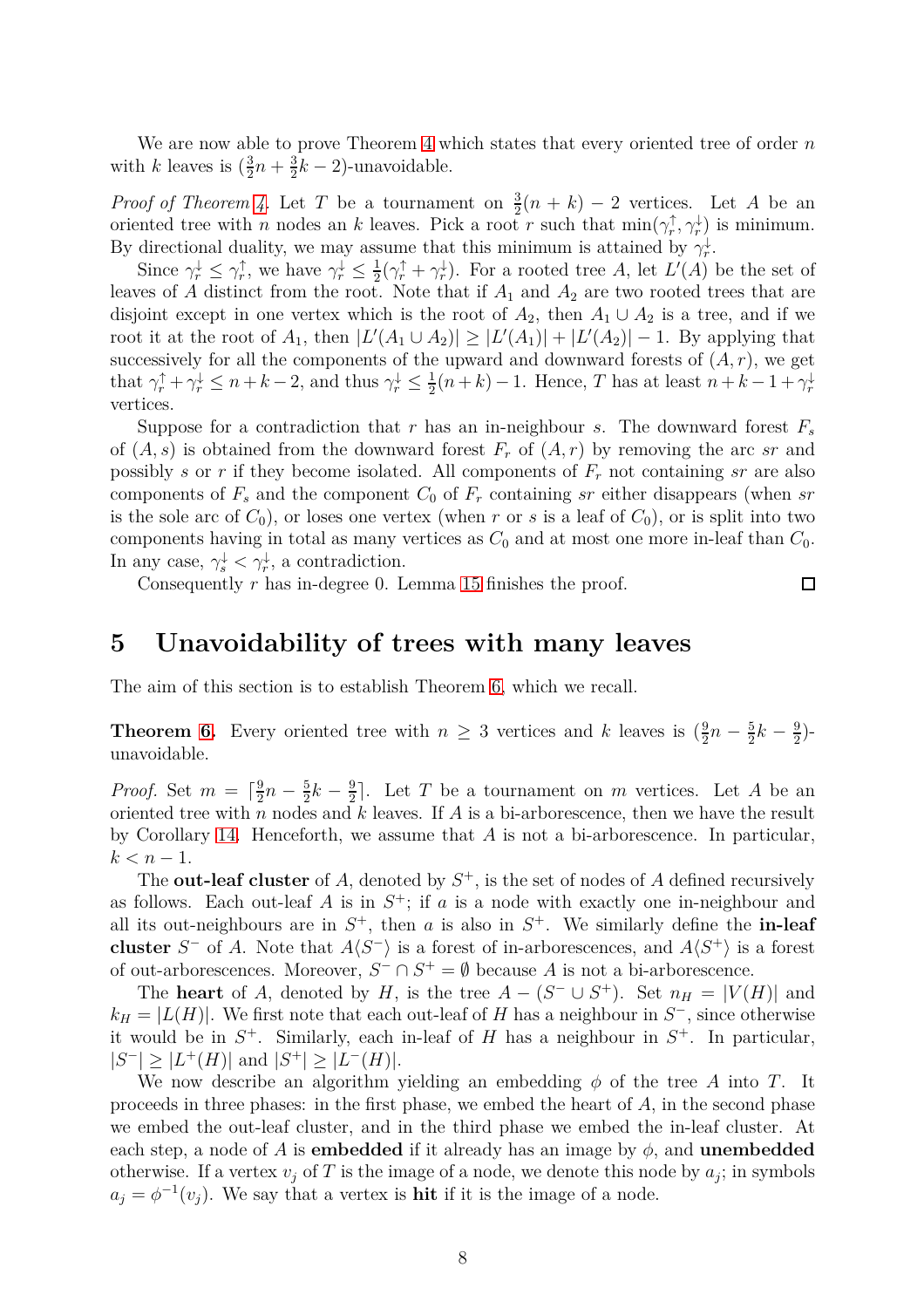Let  $\sigma = (v_1, v_2, \dots, v_m)$  be a local median order of *T*. Our algorithm heavily relies on  $\sigma$  to embed *A* in *T*. It distinguishes two cases. We first deal with the easier case when one of  $S^-, S^+$  is empty. By directional duality, we may assume that  $S^- = \emptyset$ . In that case, we proceed only in two phases. (A third phase to embed *S* <sup>−</sup> is useless.) First, by Lemma [11,](#page-3-1) we find a  $\sigma$ -nice embedding of *H* in  $T\langle \{v_1, \ldots, v_{4n_H-3}\}\rangle$ . Then, by repeated application of Lemma [10,](#page-3-0) one can find an embedding of *A* into  $T\langle \{v_1, \ldots, v_{4n_H+2|S^+|-3}\}\rangle$ . We have  $4n_H + 2|S^+| - 3 = 4n - 2|S^+| - 3 \le 4n - 2k - 3 \le m$  (since  $k < n - 1$ ).

Let us now deal with the more complicated case when both  $S^-$  and  $S^+$  are non-empty. We first have to find an adequate root of *A* to start.

Let  $\mathcal{C}_r^{\downarrow} = \mathcal{C}_r^{\downarrow}(H)$  and  $\mathcal{C}_r^{\uparrow} = \mathcal{C}_r^{\uparrow}(H)$ . For a root *r* of *H*, let  $\beta_r^{\downarrow} = \sum_{C \in \mathcal{C}_r^{\downarrow}} (3|V(C)| - 3) +$  $2|L^-(H)|$  and  $\beta_r^{\uparrow} = \sum_{C \in \mathcal{C}_r^{\uparrow}} (3|V(C)| - 3) + 2|L^+(H)|$ . Let *r* be a root that minimizes  $r = \frac{1}{2} \int_{0}^{1} \beta_r^{\dagger} \beta_r^{\dagger}$ . By directional duality, we may assume that  $\beta_r^{\dagger} = \min\{\beta_r^{\dagger}, \beta_r^{\dagger}\}\$ . Therefore,  $\beta_r^{\downarrow} \leq \frac{1}{2}$  $\frac{1}{2}\beta_r^{\downarrow} + \frac{1}{2}$  $\frac{1}{2}\beta_r^{\uparrow} = \frac{3}{2}$  $\frac{3}{2}n_H + k_H - \frac{3}{2}$  $\frac{3}{2}$ . We can assume that *r* has in-degree 0, since each in-neighbour *s* of *r* satisfies  $\beta_s^{\downarrow} \leq \overline{\beta_r^{\downarrow}}$ .

Let us now detail our algorithm. Let  $\ell = n_H - k_H - 1 + \sum_{C \in \mathcal{C}_r^{\downarrow}} (|V(C)| - 1) + 2|L^-(H)| +$ 2|*S*<sup>-</sup>|. Note that  $\ell \ge 1$  because  $|S^-| \ge 1$ . Let  $p = \ell + n_H + k_H - 1 + \gamma_r^{\downarrow}$ .

Phase 1: We embed *H* in  $T\langle \{v_{\ell+1}, \ldots, v_p\} \rangle$  using the procedure of Lemma [15](#page-6-1) for *H*. Note that in this procedure, we embed the equivalent arborescence *H*′ of *H* which is bigger than *H*. Here we keep all vertices of *H'* embedded until the end of Phase 2.

**Phase 2:** While there is an unembedded node in  $S^+$ , let *i* be the smallest integer such that  $\phi^{-1}(v_i)$  has an unembedded out-neighbour in  $S^+$ , and take the first (i.e. with lowest index) out-neighbour of  $v_i$  in  $\{v_{i+1}, \ldots, v_m\}$  that is not yet hit and assign it to an unembedded out-neighbour in *S* +.

Unembed all vertices of  $H' - H$ .

Phase 3: While there is an unembedded node in  $S^-$ , let *i* be the largest integer such that  $\phi^{-1}(v_i)$  has an unembedded in-neighbour in  $S^-$ , and take the last (i.e. with highest index) in-neighbour of  $v_i$  in  $\{v_1, \ldots, v_{i-1}\}$  that is not yet hit and assign it to an unembedded in-neighbour in *S* −.

Let us prove that this algorithm embeds all nodes of *A*. First, by Lemma [15,](#page-6-1) all vertices of *H* are embedded in Phase 1.

Let us now prove that all nodes of  $S^+$  are embedded in Phase 2. Let *B* be the subtree of *A* induced by  $V(H) \cup S^+$  and let *B'* be the out-arborescence obtained from *B* by replacing  $H$  by the equivalent arborescence  $H'$ . Observe that Phase 1 and Phase 2, may be seen as embedding *B*′ and extracting a copy of *B* from *B*′ at the same time. Let us show that our algorithm embeds the whole *B*′ (and thus the whole *B*) in Phases 1 and 2. The equivalent arborescence *H*<sup>'</sup> has  $n_H + \sum_{C \in \mathcal{C}_r^{\downarrow}}(|L^-(C)| - 1)$  nodes. Thus *B*<sup>'</sup> has  $n_H + \sum_{C \in \mathcal{C}_r^{\downarrow}} (|L^-(C)| - 1) + |S^+|$  nodes.

All the leaves of *A* are either in  $S^-$  or in  $S^+$ , thus  $k \leq |S^-| + |S^+|$ . Therefore

$$
m \ge \frac{9}{2}n - \frac{5}{2}k - \frac{9}{2} \ge \frac{9}{2}n + 2|S^-| + 2|S^+| - \frac{9}{2}
$$

*.*

For all  $C \in \mathcal{C}_r^{\downarrow}$ , we have  $|L^-(C)| \leq |V(C)|$ , thus

$$
\sum_{C \in \mathcal{C}_r^{\downarrow}} (|V(C)| + 2|L^-(C)| - 3) + 2|L^-(H)| \le \sum_{C \in \mathcal{C}_r^{\downarrow}} (3|V(C)| - 3) + 2|L^-(H)| \le \frac{3n_H}{2} + k_H - \frac{3}{2}.
$$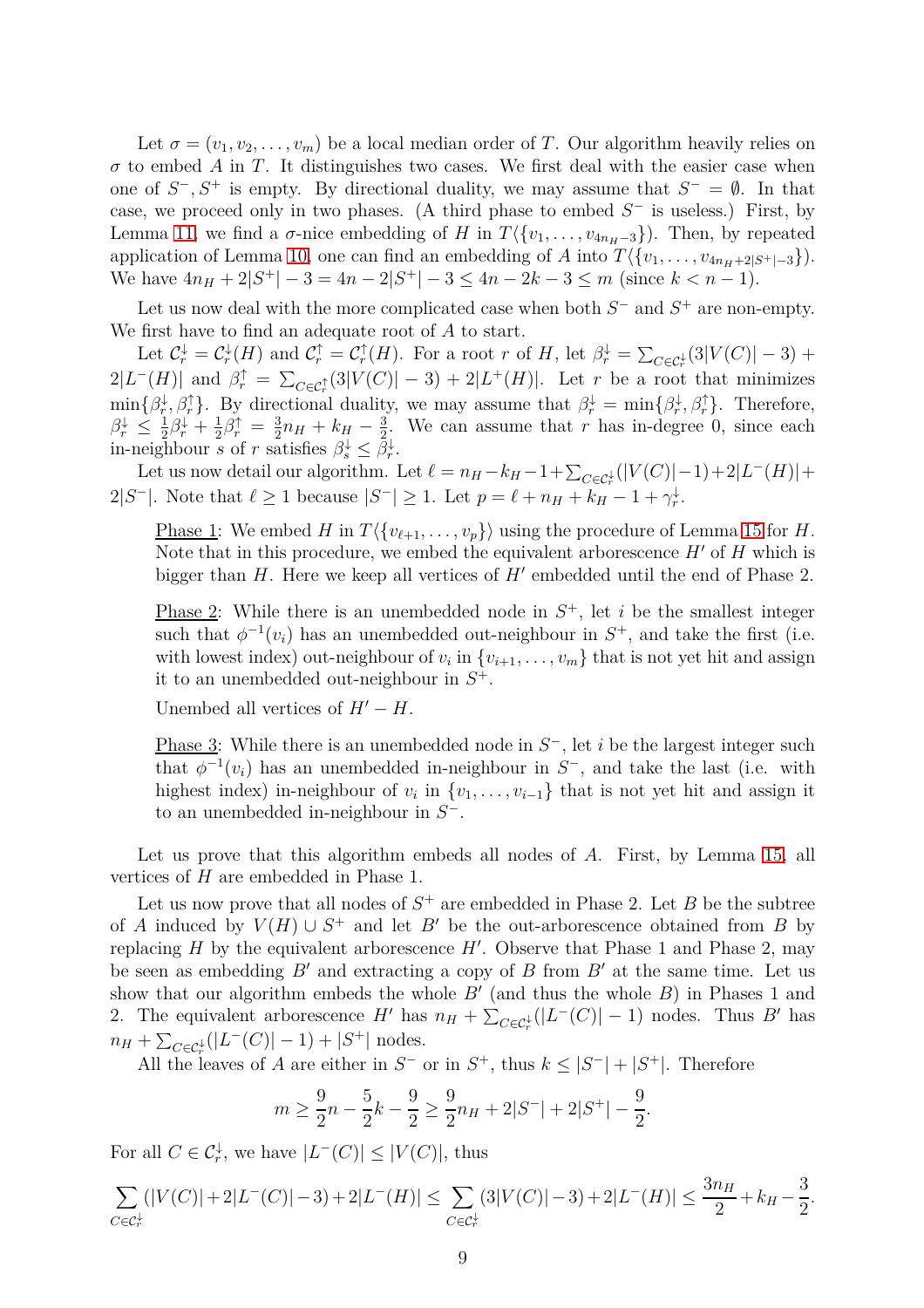The two previous equations yield

$$
m \ge 3n_H - k_H - 3 + \sum_{C \in \mathcal{C}_r^{\downarrow}} (|V(C)| + 2|L^-(C)| - 3) + 2|L^-(H)| + 2|S^-| + 2|S^+|,
$$

so  $m - \ell \geq 2n_H + 2 \sum$  $C \in \mathcal{C}^{\downarrow}_r$  $(|L^{-}(C)|-1)+2|S^{+}|-2 \geq 2|B'|-2.$ 

Each time we embed a node of *B*′ during Phases 1 and 2, our procedure takes the first (i.e. with lowest index) out-neighbour of a vertex  $v_i$  in  $\{v_{i+1}, \ldots, v_m\}$  that is not yet hit and assigns it to an unembedded out-neighbour of  $\phi^{-1}(v_i)$ . Therefore, at each step,  $\phi$ is a  $\sigma$ -forward embedding of  $B''$ , the so far constructed sub-out-arborescence of  $B'$ , into  $T\langle \{v_{\ell+1},...,v_{\ell+2|B''|-2}\rangle$ . Thus, as in Lemma [10,](#page-3-0) every vertex  $v_i$  has an out-neighbour in  $\{v_{i+1},...,v_{\ell+2|B''|}\}\setminus \phi(B'')$  and the procedure can continue. Hence, *B'* can be embedded into  $T\langle \{v_{\ell+1}, ..., v_m\}\rangle$ .

Assume for a contradiction that the algorithm fails in Phase 3, which means a node *a* in *S* <sup>−</sup> is not embedded. We can choose such a node *a* whose out-neighbour *b* is embedded. Let  $v_i$  be the image of *b*. Observe that *b* is in  $S^- \cup V(H)$ , so it has been embedded in Phase 1 or 3, and necessarily must be in  $\{v_1, \ldots, v_p\}$ .

Consider the moment when we try to embed the in-neighbours of *b* during Phase 3. Let hit be the number of vertices of  $\{v_1, \ldots, v_{i-1}\}\$  that are hit at this moment. Since *a* is not embedded, we have hit  $\geq |N^-(v_i) \cap \{v_1, \ldots, v_{i-1}\}| - |N_A^-(b)| + 1$ . By (M2),  $|N^-(v_i) \cap \{v_1, \ldots, v_{i-1}\}| \geq \frac{i-1}{2}$ . So

<span id="page-9-0"></span>
$$
hit \ge \frac{i-1}{2} - |N_A^-(b)| + 1.
$$
\n(3)

Let us give some upper bounds on hit. Let  $O_{\leq i}$  be the set of out-leaves of *H* embedded at some  $v_j$  with  $\ell + 1 \leq j < i$  and let  $O_{\geq i}$  be the set of out-leaves of *H* embedded at some  $v_i$  with  $i \leq j \leq p$ . We have hit = hit<sub>2</sub> + hit<sub>3</sub>, where hit<sub>2</sub> (resp. hit<sub>3</sub>) is the number of vertices of  $\{v_1, \ldots, v_{i-1}\}\$  that are hit in Phase 1 and 2 (resp. Phase 3 until the considered moment).

At the considered moment, the algorithm has yet to embed the in-neighbours of *b* and the in-neighbours in  $S^-$  of the nodes embedded at each  $v_j$  for  $j < i$ . As noted previously, each out-leaf of *H* has an in-neighbour in  $S^-$ . Therefore, each out-leaf of  $O_{\leq i}$  has an in-neighbour in *S* <sup>−</sup> that is not yet embedded. Hence

<span id="page-9-1"></span>
$$
hit_3 \le |S^-| - |O_{< i}| - |N_A^-(b)|. \tag{4}
$$

Consider now the embedding of *H*. It is made using the procedure of Lemma [15,](#page-6-1) which applies the procedure of Theorem [12](#page-4-3) on  $H'$ . Let  $k_{H'}$  be the number of out-leaves of *H*′ . All the out-leaves of *H* are also out-leaves in *H*′ . Moreover, by Observation [13,](#page-5-3) we can map each failed vertex to an out-leaf of *H*′ whose image precedes the failed vertex in *σ*. But there are  $k_{H'}$  – 1 failed vertices, therefore each out-leaf of  $O_{\geq i}$  except at most one corresponds to two vertices  $v_l$  with  $l \geq i$ . Thus, there are at least  $2|O_{\geq i}| - 1$  vertices in  $\{v_i, \ldots, v_p\}$ . Moreover,  $\sum_{C \in \mathcal{C}_r^{\downarrow}}(|L(C)| - 1)$  vertices of  $H' - H$  are unembedded at the end of Phase 2 and were neither out-leaves of *H* nor failed vertices. Hence,

<span id="page-9-2"></span>
$$
\text{hit}_2 \le p - \ell - \sum_{C \in \mathcal{C}_r^{\downarrow}} (|L(C)| - 1) - 2|O_{\geq i}| + 1 = n_H + k_H + \sum_{C \in \mathcal{C}_r^{\downarrow}} (|V(C)| - 1) - 2|O_{\geq i}|. (5)
$$

Since all vertices hit in Phases 1 and 2 are in  $\{v_{\ell+1}, \ldots, v_m\}$ , we trivially have

<span id="page-9-3"></span>
$$
\text{hit}_2 \le i - \ell - 1 \tag{6}
$$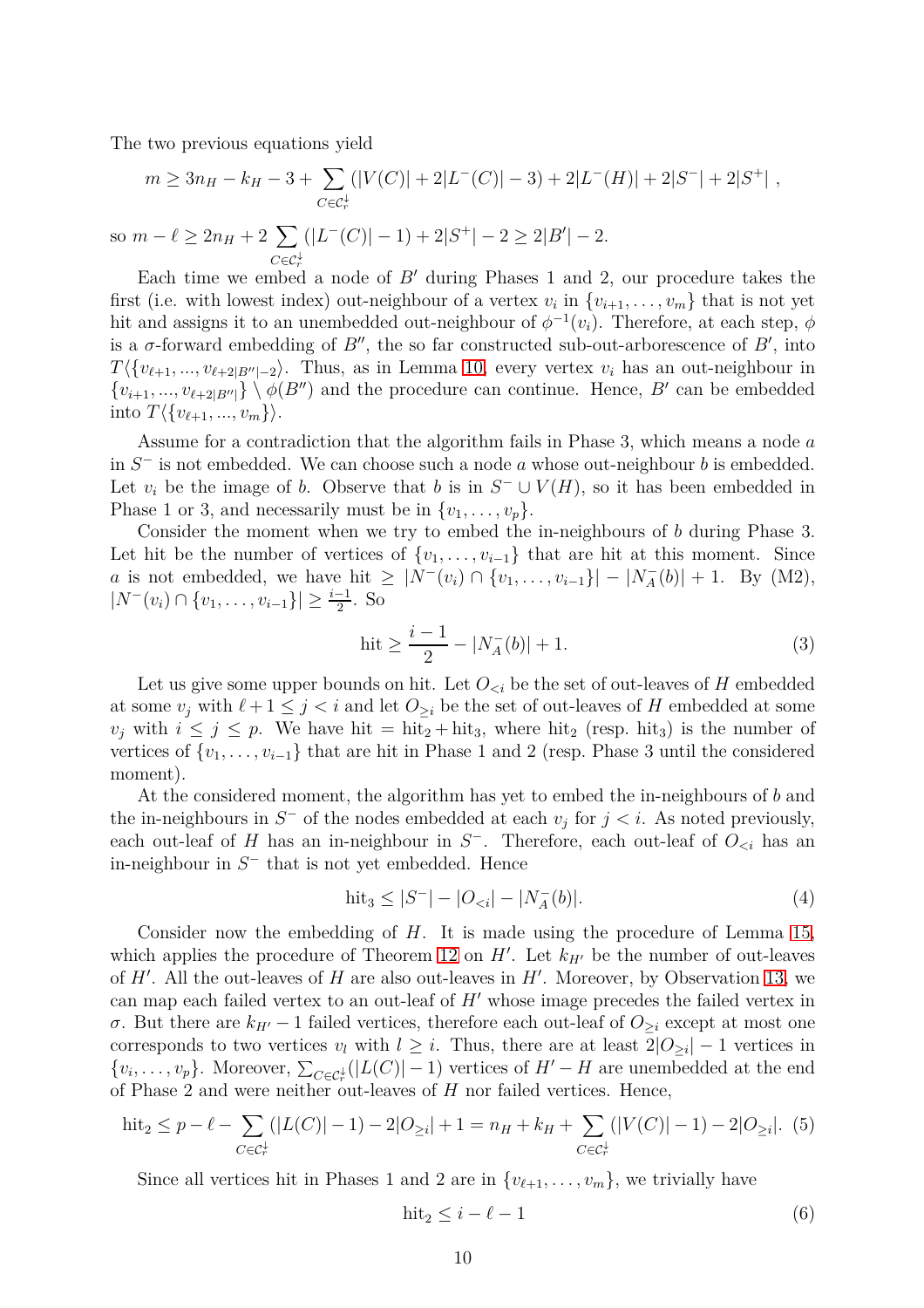Summing 2 Eq.  $(3) + 2$  $(3) + 2$  Eq.  $(4) +$  $(4) +$  Eq.  $(5) +$  Eq.  $(6)$  yields:

$$
\ell \le n_H + k_H + \sum_{C \in \mathcal{C}_r^{\downarrow}} (|V(C)| - 1)) - 2|O_{\geq i}| + 2|S^-| - 2|O_{\leq i}| - 2
$$
  
\n
$$
\le n_H + k_H - 2L^+(H) + \sum_{C \in \mathcal{C}_r^{\downarrow}} (|V(C)| - 1)) + 2|S^-| - 2
$$
  
\n
$$
= n_H - k_H - 2 + 2(L^-(H)) + \sum_{C \in \mathcal{C}_r^{\downarrow}} (|V(C)| - 1)) + 2|S^-|
$$
  
\n
$$
= \ell - 1,
$$

<span id="page-10-0"></span>a contradiction.

## **6 Unavoidability of trees with very few leaves**

The aim of this section it to prove Theorem [8](#page-2-0) which states that every oriented tree with *n* nodes and *k* leaves is  $(n + 144k^2 - 280k + 124)$ -unavoidable. Since the result holds for paths, we shall only consider trees that are not paths.

Let *A* be a tree which is not a path. A **branch-node** of *A* is a node with degree at least 3 and a **flat node** is a node with degree 2. A **segment** in *A* is a subpath whose origin is a branch-node, whose terminus is either a branch-node or a leaf, and whose internal nodes are flat nodes. If its terminus is a branch-vertex, then the segment is an **inner segment**; otherwise it is an **outer segment**. The **opposite** of an inner segment *S*, denoted by  $\overline{S}$ , is the inner segment with origin the terminus of *S* and terminus the origin of *S*.

A **stub** is a tree such that :

- (i) every inner segment has at most three blocks; moreover, if it has three blocks then its first and third block have length 1, and if it has two blocks then one of them has length 1.
- (ii) every outer segment has length 1.

Our proof of Theorem [8](#page-2-0) involves two steps. We first prove the following lemma, which shows that it is sufficient to concentrate on stubs.

<span id="page-10-1"></span>**Lemma 16.** *If there exists a function f such that every stub of order n* and  $k \geq 6$  *leaves is*  $(n+f(k))$ -unavoidable, then every tree of order *n* with  $k \geq 3$  leaves is  $(n + max{f(2k 2b$ ) + *b*  $\mid 0 \leq b \leq k-3$ } $\mid$ -unavoidable.

We then prove the following result on the unavoidability of stubs.

<span id="page-10-2"></span>**Lemma 17.** *Every stub with n nodes and*  $k \geq 6$  *leaves is*  $(n + 36k^2 - 140k + 124)$ *unavoidable.*

Theorem [8](#page-2-0) follows directly from Lemmas [16](#page-10-1) and [17.](#page-10-2)

### **6.1 Reducing to stubs**

#### **6.1.1 Toolbox**

Let  $P = (x_1, \ldots, x_n)$  be a path. We say that  $x_1$  is the **origin** of  $P$  and  $x_n$  is the **terminus** of *P*;  $x_1$  and  $x_n$  are the **ends** of *P*. If  $x_1 \rightarrow x_2$ , *P* is an **out-path**, otherwise *P* is an **inpath**. The **directed out-path** of order *n* is the path  $P = (x_1, \ldots, x_n)$  in which  $x_i \rightarrow x_{i+1}$ 

 $\Box$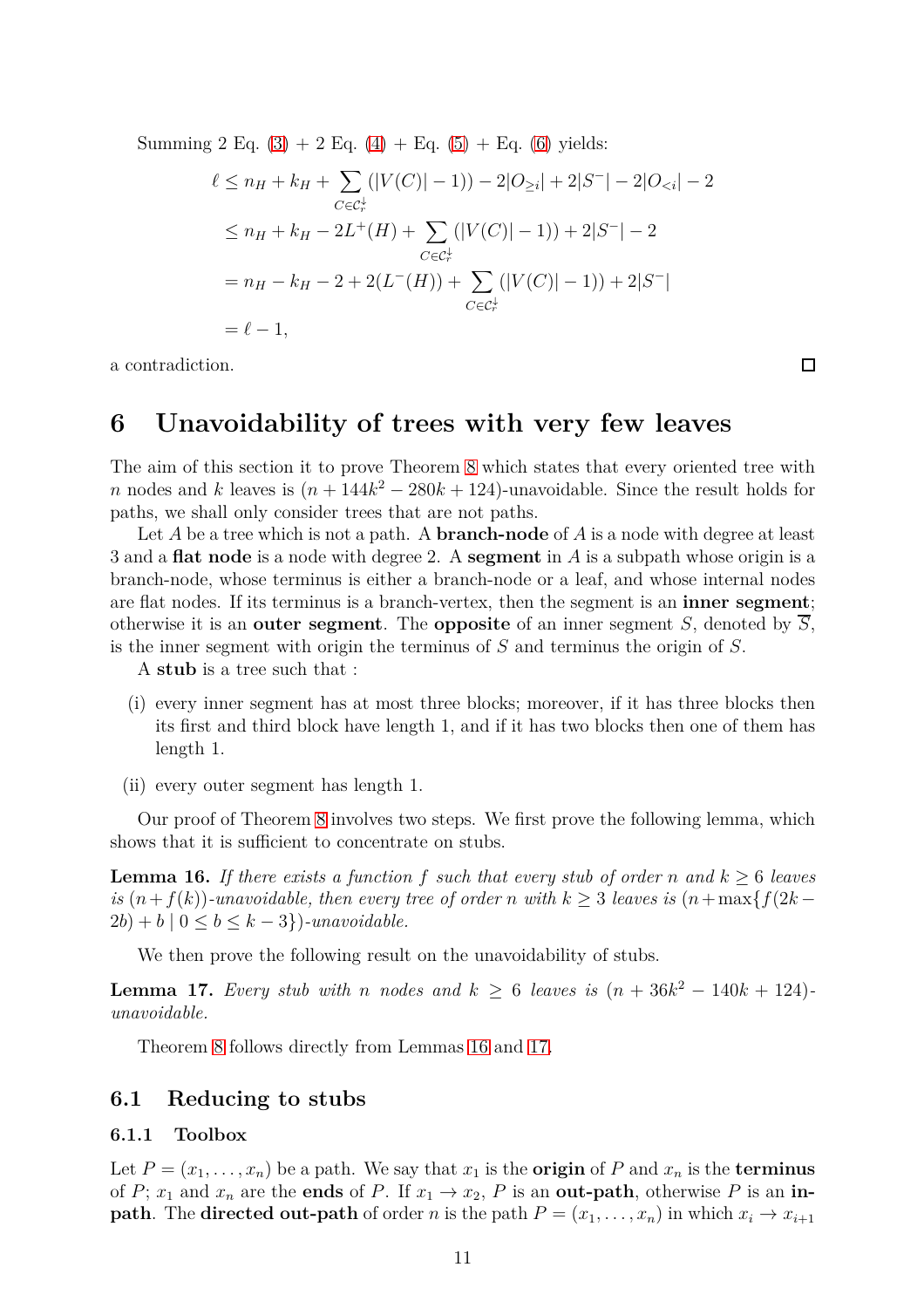for all  $i \in [n-1]$ ; the dual notion is that of a **directed in-path**. The **length** of a path is its number of edges. An *ℓ***-out-path** (resp. *ℓ***-in-path**) is an out-path (resp. in-path) of length  $\ell$ . We denote the path  $(x_2, \ldots, x_n)$  by  ${}^*P$ .

The **blocks** of *P* are the maximal directed subpaths of *P*. We enumerate the blocks of *P* from the origin to the terminus. The first block of *P* is denoted by  $B_1(P)$  and its length by  $b_1(P)$ . Likewise, the *i*<sup>th</sup> block of *P* is denoted by  $B_i(P)$  and its length by  $b_i(P)$ . The path *P* is totally described by the signed sequence  $sgn(P)(b_1(P), b_2(P), \ldots, b_k(P))$ , called its **type**, where k is the number of blocks of P and  $sgn(P) = +$  if P is an out-path and  $sgn(P) = -$  if *P* is an in-path.

Thomason [\[19\]](#page-19-5) proved the following two theorems. See also [\[12\]](#page-19-6) for a short proof of the first one.

<span id="page-11-1"></span>**Theorem 18** (Thomason [\[19\]](#page-19-5))**.** *Let P be an oriented path of order n. Let T be a tournament of order*  $n + 1$  *and*  $X$  *a set of*  $b_1(P) + 1$  *vertices. There exists a copy of*  $P$  *in*  $T$ *with origin in X.*

<span id="page-11-0"></span>**Theorem 19** (Thomason, [\[19\]](#page-19-5))**.** *Let P be a non-directed path of order n with first and last block of length* 1*. Let T be a tournament of order n* + 2 *and X and Y be two disjoint subsets of T of order at least* 2*.*

If  $P \neq \pm (1, 1, 1)$ *, then there is a copy of P in T with origin in X and terminus in Y*.

The idea to find a tree *A* in a tournament *T* is to break some segments *S*, that is to remove the arcs and internal vertices of some subpaths *R<sup>S</sup>* satisfying the hypothesis of Theorem [19](#page-11-0) if *S* is an inner segment and of Theorem [18](#page-11-1) if *S* is an outer segment. Then we find the resulting forest  $A'$  in  $T$ . Finally, we reconstruct the broken segment using Theorems [18](#page-11-1) and [19.](#page-11-0) However, those theorems prescribe the origin and terminus not in a vertex but in a set of two vertices. Therefore, we need to have a little more than the paths of  $S - R_S$  to reconstruct *S*. This is captured by the notion of fork.

The **fork** *F* of type  $\tau = sgn(F)(b_1(F), b_2(F), \cdots, b_k(F))$  is the tree with vertex set  ${x_1, \ldots, x_{n-2}, p_1, p_2}$  such that  $(x_1, \ldots, x_{n-2}, p_1)$  and  $(x_1, \ldots, x_{n-2}, p_2)$  are paths of type *τ*. The vertex  $x_1$  is the **origin** and  $p_1$  and  $p_2$  are the **points** of the fork.

Let *P* be a path of length at least 2. Its **stump type** is

- (i)  $\text{sgn}(P)(b_1(P) 1)$  if  $b_1(P) \geq 2$ , and the type of *P* is not  $+(p, 1, q)$  (with  $q \geq 2$ ),
- (ii)  $sgn(P)(b_1(P))$  if *P* is of type  $+(p, 1, q)$  (with  $q \ge 2$ ),
- (iii)  $sgn(P)(1)$  if  $b_1(P) = b_2(P) = 1$  and P is not of type  $\pm(1,1,1,p)$  (with  $p \geq 2$ ) or  $+(1, 1, 1, 1, 1),$
- (iv)  $sgn(P)(1,1)$  if *P* is of type  $\pm(1,1,1,p)$  (with  $p \ge 2$ ) or  $+(1,1,1,1,1)$ ,
- (v)  $sgn(P)(1, b_2(P) 1)$  if  $b_1(P) = 1$  and  $b_2(P) \ge 2$ .

#### **6.1.2 Proof of Lemma [16](#page-10-1)**

Let *A* be a tree of order *n* with *k* leaves. An inner segment is **unbreakable** if either it is directed, or it has two blocks at least one of which has length 1, or it has three blocks with the first and the last of length 1. Otherwise it is **breakable**. We construct an oriented forest *B* from *A* by applying the following two operations.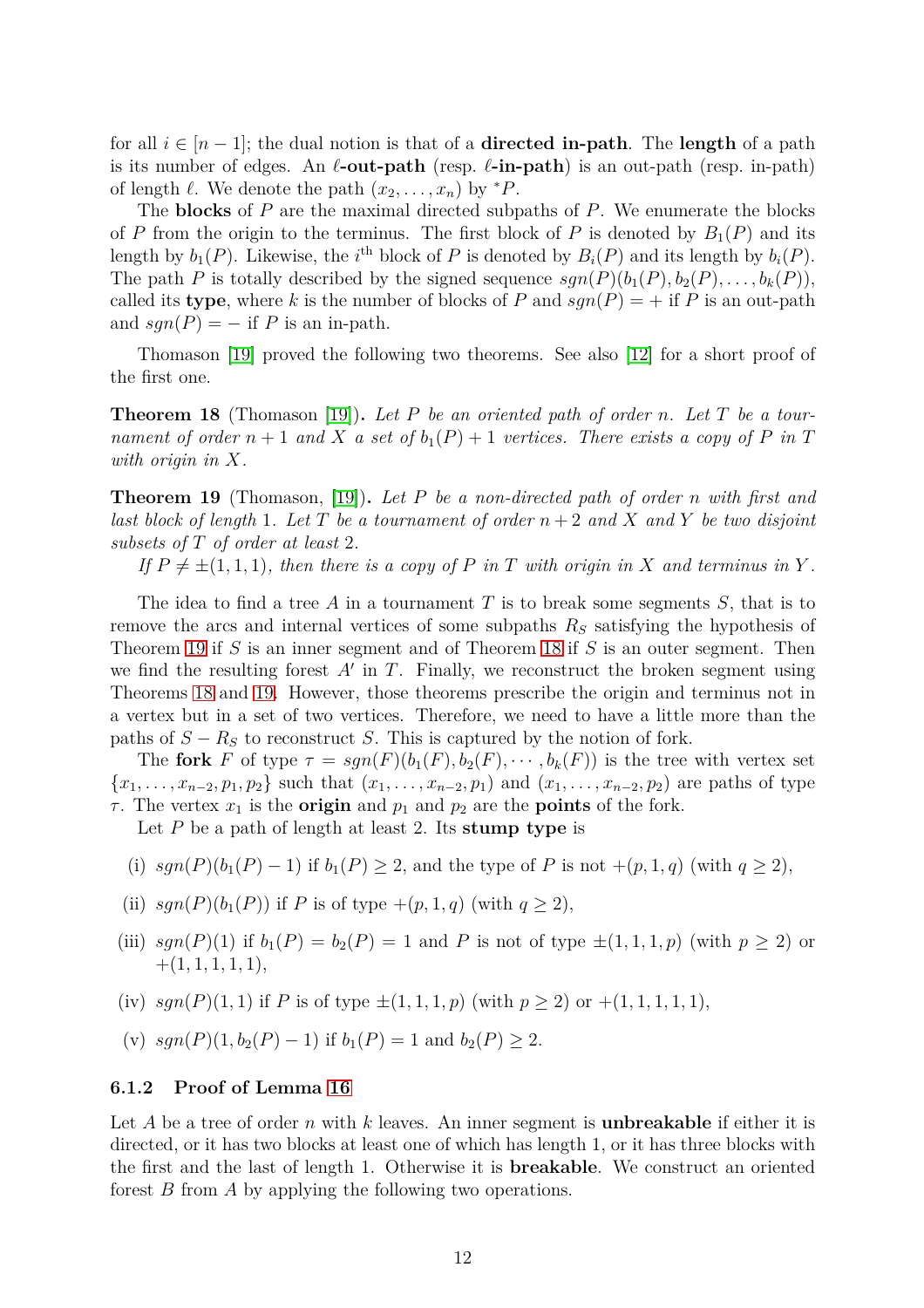- 1. For each outer segment *S* of *A* of length at least 2 and with origin *x*, we replace *S* by a fork *F<sup>S</sup>* with origin *x* whose type is the stump type of *S*. The **remainder** of *S*, denoted by  $R_S$ , is the path obtained from *S* by removing the  $|F_S| - 1$  first vertices of *S*.
- 2. For each breakable inner segment *S* with origin *x* and terminus *y*, replace *S* by a fork  $F<sub>S</sub>$  with origin *x* whose type is the stump type of *S*, and a fork  $F<sub>S</sub>$  with origin *y* whose type is the stump type of  $\overline{S}$ . The **remainder** of *S*, denoted by  $R_S$ , is the path obtained from *S* by removing the  $|F_S| - 2$  first and the  $|F_{\overline{S}}| - 2$  last vertices of *S*.

Let *b* be the number of breakable inner segments and *a* be the number of outer segments of length 1. Note that  $0 \leq b \leq k-3$ . The forest *B* has  $b+1$  components. By construction, *B* has at most 2*k*+4*b*−*a* leaves, because Operation 1 replace the leaf of each outer segment of length at least 2 by the two leaves of a fork, and Operation 2 create four leaves when a breakable inner segment is broken by Operation 2. Moreover  $|B| \leq |A| + b$ , because  $|F_S| \leq |S|$  for each outer segment *S* of length at least 2, and  $|F_S| + |F_{\overline{S}}| \leq |S| + 1$  for every breakable inner segment. Finally, observe that every component *C* of *B* has at least  $6 - a_C$  leaves, where  $a_C$  is the number of outer segments of length 1 of *A* contained in *C*. Thus a component has at most  $2k - 2b$  leaves.

Let  $A_i$ ,  $i \in [b+1]$ , be the components of *B*. Each  $A_i$  is a stub. Thus, by hypothesis, each  $A_i$  is  $(|A_i| + f(2k - 2b))$ -unavoidable, and so  $B$  is  $(|B| + f(2k - 2b))$ -unavoidable. Let *T* be a tournament of order  $n + \max\{f(2k - 2b) + b \mid 0 \leq b \leq k - 3\}$ . *T* contains *B* has a subdigraph. We can now transform *B* into *A* as follows.

- 0. Initialize *A*<sup>∗</sup> to *B*.
- 1. For each breakable inner segment *S*, let *U* be a set of  $|R_S| 2$  vertices in  $T A^*$ . Let  $X_S$  be the set of points of  $F_S$  and  $X_{\overline{S}}$  be the set of points of  $\overline{S}$ . Note that the stub types are defined in such a way that  $R<sub>S</sub>$  is not of type  $\pm(1,1,1)$ . Since  $R<sub>S</sub>$  has first and last block of length 1, by Theorem [19,](#page-11-0) in  $T\langle U \cup X_S \cup X_{\overline{S}} \rangle$ , there is a copy  $R^*_S$  of  $R_S$  with origin in  $X_S$  and terminus in  $X_{\overline{S}}$ . Remove from  $A^*$  the point of  $F_S$ which is not the origin of  $R_S^*$ , and the point of  $F_{\overline{S}}$  which is not the terminus of  $R_S^*$ ; add the path  $R_S^*$  to  $A^*$ .
- 2. For each outer segment *S*, let *U* be a set of  $|R_S| 1$  vertices in  $T A^*$ . Let  $X_S$  be the set of points of  $F_S$ . Since  $R_S$  has first and last block of length 1, by Theorem [18,](#page-11-1) in  $T\langle U \cup X_S \rangle$ , there is a copy  $R_S^*$  of  $R_S$  with origin in  $X_S$ . Remove from  $A^*$  the point of  $F_S$  which is not the origin of  $R_S^*$ , and add the path  $R_S^*$  to  $A^*$ .

Step 1 of this procedure reconstructs the breakable inner segments (which were broken) and Step 2 completes the outer segments of length at least 2. Therefore at the end of the procedure  $A^*$  is the desired tree A. This completes the proof of Lemma [16.](#page-10-1)

### **6.2 Unavoidability of stubs**

The aim of this subsection is to prove Lemma [17.](#page-10-2) We need some preliminary results.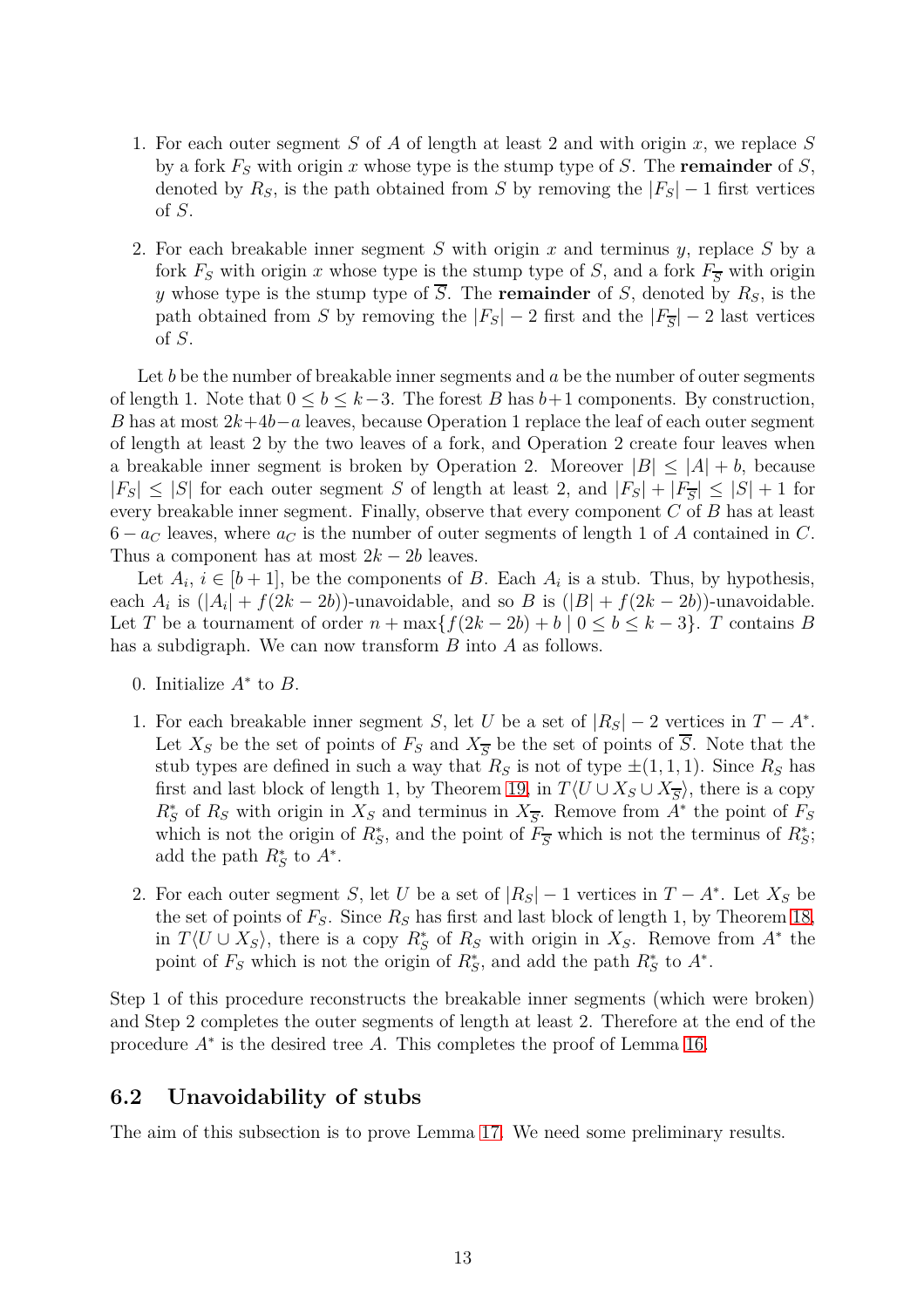#### **6.2.1 Toolbox**

**Lemma 20.** Let *k* be a positive integer. Let T be tournament of order  $m > 4k$  and let  $(v_1, \ldots, v_m)$  be a local median order of T. There are at least k internally disjoint directed 2*-out-paths with origin*  $v_1$  *and terminus in*  $\{v_{m-4k+2}, \ldots, v_m\}$ .

*Proof.* Let  $S = \{m - 4k + 2, \ldots, m - 1\}$ , and  $M = \{v_2, \ldots, v_{m-4k+1}\}$ . If  $v_1$  dominates at least *k* vertices in *S*, then the paths  $(v_1, v_i, v_{i+1})$  for  $v_i \in N^+(v_1) \cap S$  give the result. Therefore, we may assume that  $v_1$  dominates at most  $k-1$  vertices in *S*. Now by (M2), *v*<sub>1</sub> dominates at least  $\frac{m}{2} - 1$  vertices of  $\{v_2, \ldots, v_{m-1}\}$ , and so at least  $\frac{m}{2} - k$  in *M*. Again by (M2),  $v_{m-4k+2}$  is dominated by at least  $\frac{m-4k}{2}$  vertices of  $\{v_2, \ldots, v_{m-4k+1}\}$ . Thus  $A = N^+(v_1) \cap N^-(v_{m-4k+2}) \cap M$  has cardinality at least  $\frac{m}{2} - k + \frac{m-4k}{2} - (m-4k) = k$ . Hence the paths  $(v_1, v_i, v_{m-4k+1})$  for  $v_i \in A$  give the result. 囗

In the previous lemma, the termini of the paths may be the same (namely,  $v_{m-4k+2}$ ). However, by applying it successively for  $k'$  from 1 to  $k$ , we directly obtain the stronger following lemma:

<span id="page-13-0"></span>**Lemma 21.** Let *k* be a positive integer. Let T be tournament of order  $m \geq 4k$  and let  $(v_1, \ldots, v_m)$  be a local median order of T. There are at least k internally disjoint directed 2*-out-paths with origin*  $v_1$  *and distinct termini in*  $\{v_{m-4k+2}, \ldots, v_m\}$ .

<span id="page-13-1"></span>**Lemma 22.** Let  $f, p, s$  be positive integers with  $s > p$ . For  $q \in [p]$ , let  $A_q$  be an outarborescence with  $n_q$  nodes and  $k_q$  out-leaves. Let T be a tournament of order  $m =$  $s + \sum_{q \in [p]} (n_q + k_q - 1) + 2f - 1$ ,  $\sigma = (v_1, \ldots, v_m)$  *be a local median order of T and F a set of at most f vertices of T. If there are indices*  $1 \leq i_1 < \cdots < i_p \leq s$  *such that*  $v_{i_q} \notin F$ *for all*  $q \in [p]$ *, then there is an embedding*  $\phi$  *of*  $B = A_1 + \cdots + A_p$  *in T such that the root of*  $A_q$  *is embedded at*  $v_{i_q}$  *for all*  $q \in [p]$ *, and*  $\phi(a) \notin F$  *for all*  $a \in V(B)$ *.* 

*Proof.* Let us build an arborescence *A*′ on which to apply Theorem [12.](#page-4-3) Add to *B* a node *a* with an out-going arc to each of the roots of the *Aq*'s, and another node *b* with an out-going arc to *a* and to  $s - p$  new nodes,  $a_1, \ldots, a_{s-p}$ . Order the sons of *b* in the order  $(a, a_1, \ldots, a_{s-p}).$ 

Now let *T* ′ be the tournament obtained from *T* by adding a transitive tournament *S* on  $s-p+2$  vertices  $v_{p-s-1}, v_{p-s}, \ldots, v_0$  in the transitive order. Let all these vertices except  $v_{p-s}$  dominate all vertices of *T*, and let  $v_{p-s}$  dominate  $\{v_{i_q} \mid q \in [p]\} \cup \{v_i \mid s+1 \leq i \leq m\}$ and be dominated by the  $s - p$  other vertices.

Note that *A*' has  $n' = s - p + 2 + \sum_{q \in [p]} n_q$  nodes and  $k' = s - p + \sum_{q \in [p]} k_q$  out-leaves, and that *T'* has  $m + s - p + 2 = n' + k' - 1 + 2f$  vertices. The idea is to embed *A'* into *T*′ using Theorem [12](#page-4-3) with the ordering  $\sigma' = (v_{p-s-1}, \ldots, v_m)$ . We thus need to show that  $\sigma'$  is a local median order.

### Claim  $22.1. \sigma'$  *is a local median order.*

*Subproof.* We need to prove that  $\sigma'$  has property  $(M2)$ . Let  $i < j$  be two integers in  $\{v_{p-s-1}, \ldots, v_m\}.$ 

Let us first show that  $v_i$  dominates at least half of the vertices  $v_{i+1}, \ldots, v_j$ . If  $i > 0$ , it follows from the fact that  $\sigma$  is a local median order. If  $i \leq 0$  and  $i \neq p - s$ , then  $v_i$ dominates all the vertices  $v_{i+1}, \ldots, v_j$  by construction. If  $i = p - s$ , it holds because  $v_{p-s}$ has  $s - p$  out-neighbours in  $\{v_{p-s+1}, \ldots, v_0\}$  and at most  $s - p$  in-neighbours with positive index.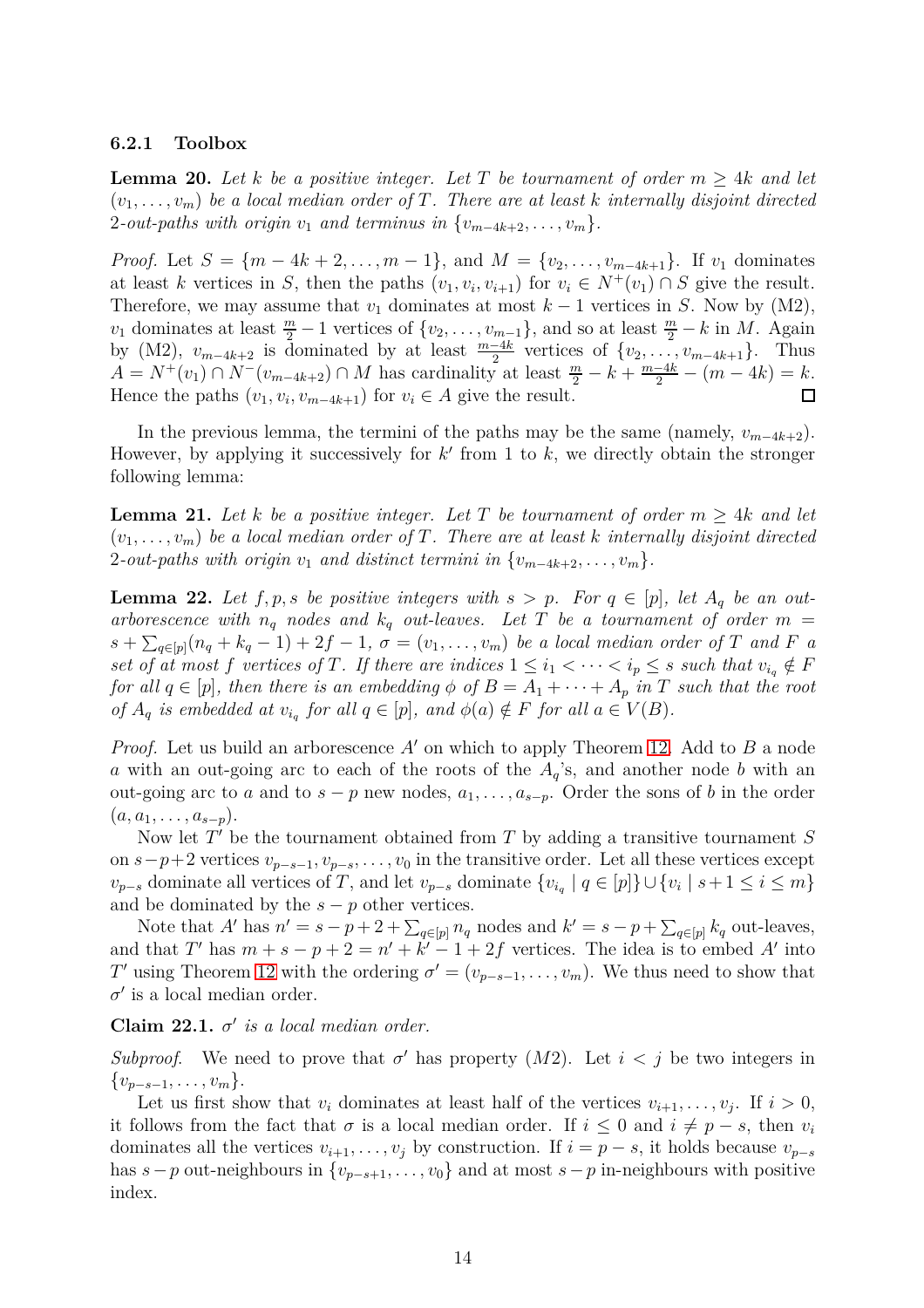Let us first show that  $v_j$  is dominated by at least half of the vertices  $v_i, \ldots, v_{j-1}$ . If *j* ≤ 0, then by construction it is dominated by all vertices  $v_i, \ldots, v_{j-1}$ . Assume now that  $j > 0$ . If  $i > 0$ , it follows from the fact that  $\sigma$  is a local median order. If  $i \leq 0$ , then  $v_j$  is dominated by at least half the vertices of  $\{v_1, \ldots, v_{j-1}\}$  because  $\sigma$  is a local median order, it is dominated by  $v_0$ , and dominates at most one vertex (namely  $v_{p-s}$ ) with non-positive index. Therefore if dominates at least half the vertices of  $\{v_i, \ldots, v_{j-1}\}.$   $\diamond$ 

Consequently, following the procedure of Theorem [12,](#page-4-3) we get an embedding *φ* of *A*′ into *T* ′ . This embedding may however embed some nodes at vertices of *F*. For each vertex *r* ∈ *F* in order, do the following: if a node *a* of  $A'$  is embedded at *r*, let *b* be the father of *a* in *A*′ ; add a leaf in *A*′ with father *b*, and put it just before *a* in the order of the sons of *b*; reapply Theorem [12](#page-4-3) to obtain an embedding of the new version of *A*′ . Note that in this construction, we add at most *k* vertices and leaves to *A*′ . Thus Theorem [12](#page-4-3) is still applicable, and in the resulting embedding, the only nodes that are embedded at vertices of *F* are not in *A*. With the right order on the neighbours of *b* (namely  $(a, a_1, \ldots, a_{s-j})$ ), the algorithm of Theorem [12](#page-4-3) maps *b* to  $v_{p-s-1}$ , *a* to  $v_{p-s}$ ,  $a_i$  to  $v_{p-s+i}$  for all  $i \in [s-p]$ , and the root of  $A_q$  to  $v_{i_q}$  for all  $q \in [p]$ . Hence, the embedding  $\phi$  restricted to the vertices of *B* is the desired embedding of *B* in *T*.  $\Box$ 

**Observation 23.** *Note that the knowledge that a vertex belongs to F in the previous lemma is only needed when we reach it. So the set F does not need being decided at the beginning of the procedure but can be decided on the fly.*

#### **6.2.2 Proof of Lemma [17](#page-10-2)**

Let *A* be a stub with *n* nodes and *k* leaves.

Let *B* be the forest obtained from *A* by removing the arcs and the internal vertices of the maximal directed paths of length at least 3 contained in its segments. The components of *B* are called the **islands** of *A*. Note that each island of *A* contains at least one branchnode of *A*. Note moreover that there are at most  $k-2$  islands in *A*. Let  $\widehat{B}$  be the digraph whose vertices are the islands of *A*, and such that there is an arc from *C* to *C'* in  $\widehat{B}$  if and only if in A there is a directed out-path with origin in C and terminus in C'. For all arc *e* of  $\hat{B}$ , we denote that directed out-path by  $P(e)$ . Observe that *B* is a forest and  $\hat{B}$ is a tree.

Choose an island  $C_1$  that has indegree 0. Take  $C_1$  as the root of  $B$ . There is an ordering  $(C_1, \ldots, C_r)$  of the islands of *A* such that

- (i) if  $C_p \to C_q$  then  $p \leq q$ ;
- (ii) for each island *C*, there exist  $p_C$  and  $q_C$  such that an island  $C_p$  is a descendant of *C* in *B* if and only if it verifies  $p_C \leq p \leq q_C$ .

For all  $p \in [r]$ , let  $E^{-}(C_p)$  be the set of the downward arcs of  $\hat{B}$  with head  $C_p$ , and let  $E^+(C_p)$  be the set of the upward arcs of  $\hat{B}$  with tail  $C_p$ . For an arc  $e \in E^+(C_p)$ , we let  $Q(e)$  be the path obtained from  $P(e)$  by removing its last two vertices. Similarly, for an arc  $e \in E^-(C_p)$ , we let  $Q(e)$  be the path obtained from  $\overline{P}(e)$  by removing its last two vertices.

For all  $p \in [r]$ , the **space** of  $C_p$  is

$$
\operatorname{spc}(C_p) = 12|C_p| + 36k - 124 + \sum_{e \in E^-(C_p) \cup E^+(C_p)} (|Q(e)| + 1).
$$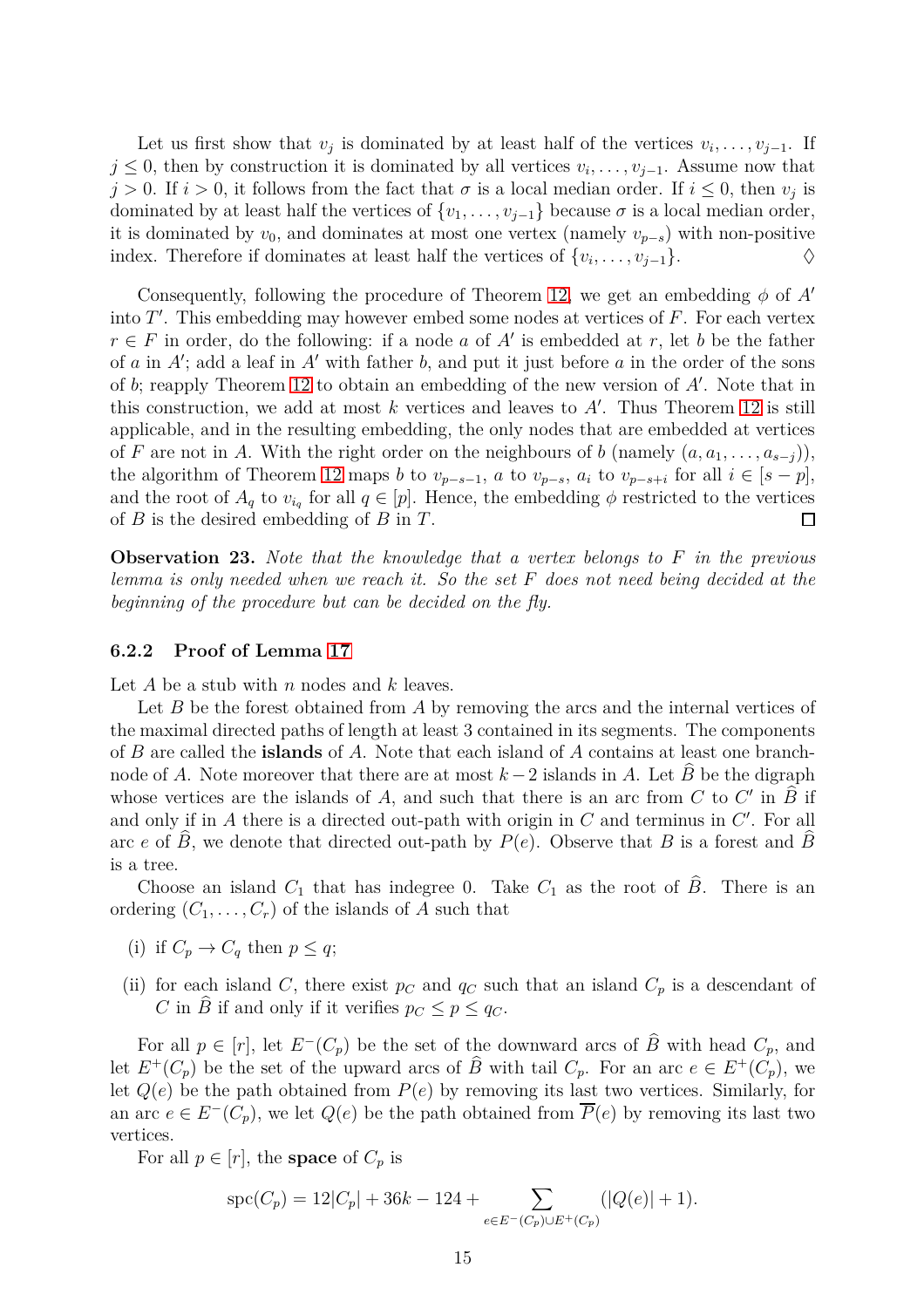By definition we have

$$
\sum_{p\in [r]}\left(|C_p|+\sum_{e\in E^-(C_p)\cup E^+(C_p)}|Q(e)|\right)=n.
$$

Now  $|E^{-}(C_{p})| + |E^{+}(C_{p})|$  is the number of arcs between  $C_{p}$  and its sons in  $\widehat{B}$ , so

$$
\sum_{p \in [r]} (|E^-(C_p)| + |E^+(C_p)|) \le r - 1 \le k - 3.
$$

Since *A* is a stub, all its outer-segments have length 1 and so remain in *B*. Moreover, an inner segment of *A* is either directed, or has two blocks with one of length 1, or has three blocks with the first and the last of length 1. Therefore, at most three of its internal vertices remain in *B*.

Thus 
$$
\sum_{p \in [r]} |C_p| = |B| \le k + (k-2) + 3(k-3) = 5k - 11
$$
. Consequently,

$$
\sum_{p \in [r]} \text{spc}(C_p) \le n + 11(5k - 11) + (k - 3) + (k - 2)(36k - 124)
$$
  

$$
\le n + 36k^2 - 140k + 124.
$$

Let *T* be a tournament of order  $m = n + 36k^2 - 140k + 124$ , and let  $(v_1, \ldots, v_m)$  be a local median order of *T*. Now for all  $i = 1$  to *r*, reserve the first  $spc(C_p)$  unreserved vertices of *T* for  $C_p$ . Therefore the set of vertices reserved for  $C_p$  is

$$
R_p = \left\{ v_i \quad | \quad \sum_{q < p} \operatorname{spc}(C_q) + 1 \le i \le \sum_{q \le p} \operatorname{spc}(C_q) \right\}.
$$

Set  $\alpha_p = \sum$ *e*∈*E*−(*Cp*)  $(|Q(e)|+1)+6|C_p|+10k-29$ . We partition  $R_p$  into three sets. The

**middle** of  $C_p$  is the set

$$
M_p = \{ v_i \mid \sum_{q < p} \text{spc}(C_q) + \alpha_p + 1 \leq i \leq \sum_{q < p} \text{spc}(C_q) + \alpha_p + 16k - 58 \},
$$

the **left margin** of  $C_p$  is the set

$$
M_p^- = \{ v_i \mid \sum_{q < p} \text{spc}(C_q) + 1 \le i \le \sum_{q < p} \text{spc}(C_q) + \alpha_p \},
$$

and the **right margin** of  $C_p$  is the set

$$
M_p^+ = \{ v_i \mid \sum_{q < p} \text{spc}(C_q) + \alpha_p + 16k - 57 \le i \le \sum_{q \le p} \text{spc}(C_q).
$$

We are going to build an embedding  $\phi$  of *A* into *T*. Run a Breadth-First Search algorithm on *B*, and let  $\Pi$  be the resulting ordering. The ordering  $\Pi$  corresponds to a permutation  $\pi$  of  $[r]$ :  $\Pi = (C_{\pi(1)}, C_{\pi(2)}, \ldots, C_{\pi(r)})$ . The idea is to embed the islands in increasing order according of  $\pi$  so that each island is treated before its sons. When a island  $C_p$  is considered, we embed all the vertices of  $A_p = C_p \cup \bigcup_{e \in E^-(C_p) \cup E^+(C_p)} Q(e)$  in *R*<sub>p</sub>. In the mean time, for each  $e = C_p C_q$  in  $E^+(C_p)$  (resp.  $E^-(C_p)$ ), we embed the path between the terminus of  $Q(e)$ , which is the penultimate (resp. second) node of  $P(e)$ , and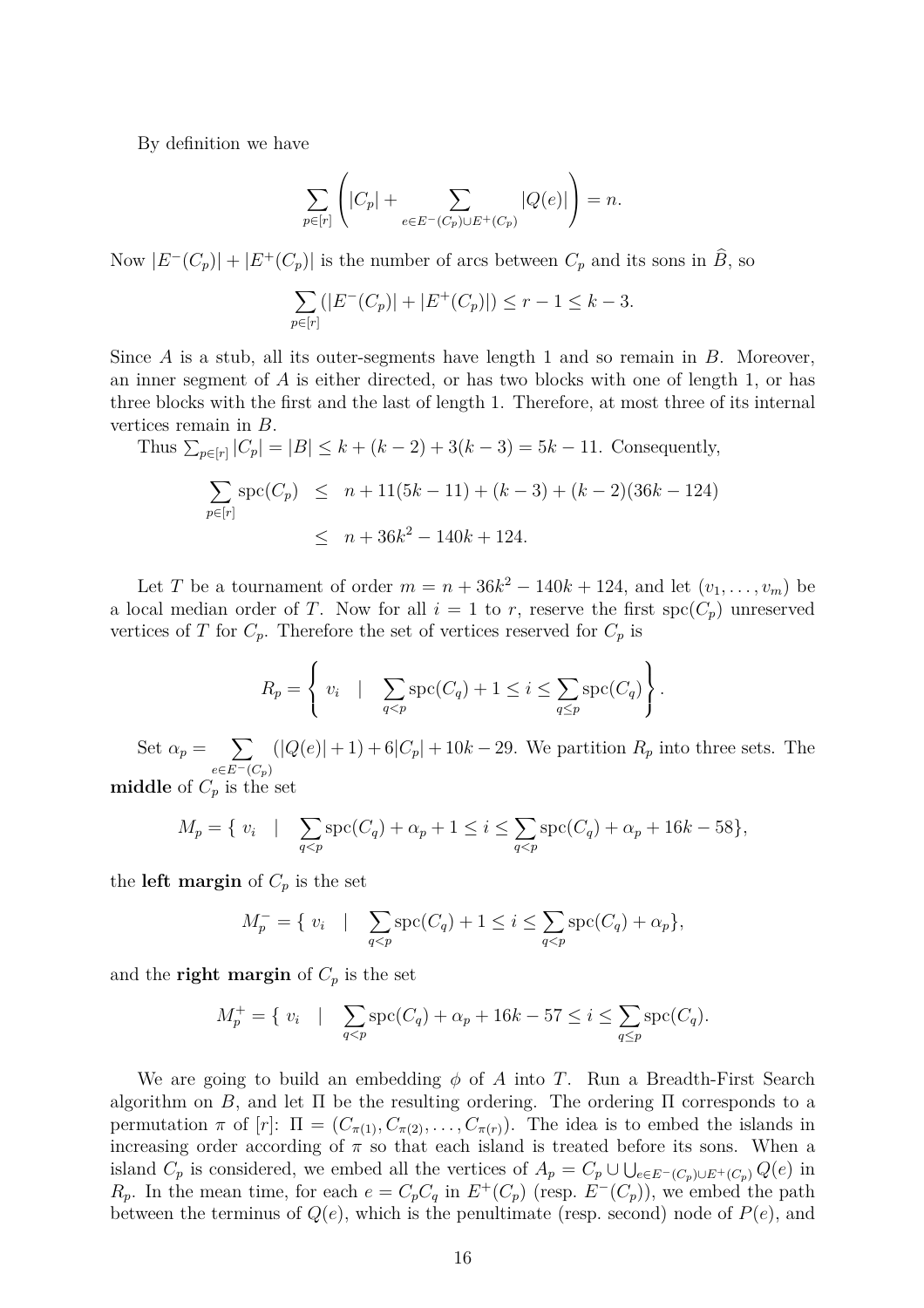the terminus (resp. origin) of  $P(e)$  in  $M_q$  (this vertex is the root of  $C_q$ ) using Lemma [21.](#page-13-0) When using this lemma, the internal vertex of this path is embedded in some vertex that must be forbidden for the others. Therefore, we need to keep track of this forbidden vertices in a set *F*.

Let us define formally the root  $a_p$  of  $C_p$ . Pick any node  $a_1$  of  $C_1$  as its root. For all  $p \in \{2, \ldots, r\}$ , let  $C_q$  be the father of  $C_p$  in *B*. There is an arc *e* between  $C_p$  and  $C_q$ . The root  $a_p$  is the end of  $P(e)$  which is in  $C_p$ .

A vertex is **free** if it is not yet the image of a node.

Let us now describe the algorithm in detail. It keeps track of a set  $F$  of at most  $k-3$ vertices (at most one for each arc between two islands in *B*). To start, we set  $F = \emptyset$ , and we embed  $a_1$  at  $v_{\alpha_1+1}$ .

Then for  $t = 1$  to  $r$  do the following:

- 0. Set  $p = \pi^{-1}(t)$ . The root  $a_p$  of  $C_p$  is already embedded at some vertex  $v_i$ .
- 1. Set  $I_p = \{v_j \mid i 2|C_p| 2k + 5 \le j \le i + 2|C_p| + 2k 5\}$ . Embed  $C_p$  in  $T\langle I_p \rangle$ thanks to Lemma [11,](#page-3-1) avoiding the vertices that are in  $F \cap I_n$ .
- 2. For each  $e \in E^+(C_p)$ , consider  $P(e) = (x_{e,1}, \ldots, x_{e,\ell_e})$  from  $C_p$  to one of its sons  $C_q$ . Note that  $x_{e,1} = a_p$  is already embedded, and that  $x_{e,\ell_e} = a_q$ . Consider the lowest integer  $j \geq i + 2|C_p| + 2k - 4$  such that  $\phi(x_{e,1}) \to v_j$  and  $v_j$  is free. Embed  $x_{e,2}$  at  $v_j$ .

Proceed symmetrically, for the arcs in  $E^{-}(C_{p})$ .

3. Apply Lemma [22](#page-13-1) on the paths  $^*Q(e)$  for  $e \in E^+(C_p)$ . As noted previously, in Lemma [22](#page-13-1) we only need to know the vertices of *F* when we reach them in the construction (since we can just reapply the algorithm on a slightly different arborescence when we meet a vertex in  $F$ ). We consider the construction of these paths in order, and when the last node of  $Q(e)$  is reached, do the following: apply Lemma [21](#page-13-0) to get  $4k - 15$  internally disjoint directed 2-out-paths from  $v_p$  to disjoint vertices in  $M_q$  (with  $C_q$  the head of *e* in *B*); pick one such path that does not use any vertex of *F* (here  $|F| \leq k-4$ ), nor any of the images of the roots of the  $C_{q'}$  for  $q' \in [r] \setminus \{p,q\}$ which are already embedded (there are at most *k*−4 of these); put its second vertex in  $F$ , embed the penultimate node of  $P(e)$  at its second vertex, and embed the root of  $C_q$  (which is also the terminus of  $P(e)$ ) at its terminus. The vertex that was added to *F* has a larger index than the vertices we are in the application of Lemma [22,](#page-13-1) so we can make sure to not embed another node at it.

Do the symmetric on the paths  $^*Q(e)$  for  $e \in E^-(C_p)$ .

Let us know prove that this algorithm results in an embedding of *A* into *T*.

Let us first prove that every vertex is mapped to a vertex and that every vertex of  $A_p$ is mapped into  $R_p$ .

At Step 1, we only embed the nodes of  $C_p$  in  $I_p$ , which is in an interval of  $4|C_p|+4k-9$ vertices centered at some index *i* in the middle  $M_p$ .

At Step 2, we hit at most  $|E^+(C_p)|$  out-neighbours of vertices that belong to  $I_p$ . Let  $w_h = v_{i+2|C_p|+2k-5-h}$  be a vertex of  $I_p$  (hence  $0 \leq h \leq 4|C_p| + 4k - 10$ ). It has at most *h* out-neigbours in  $I(w_h) = \{v_j \mid i + 2|C_p| + 2k - 4 - h \le j \le i + 2|C_p| + 2k - 5\}$ . Set

$$
J_p^+ = \{v_j \mid i + 2|C_p| + 2k - 4 \le j \le i + 6|C_p| + 2|E^+(C_p)| + 8k - 21\}.
$$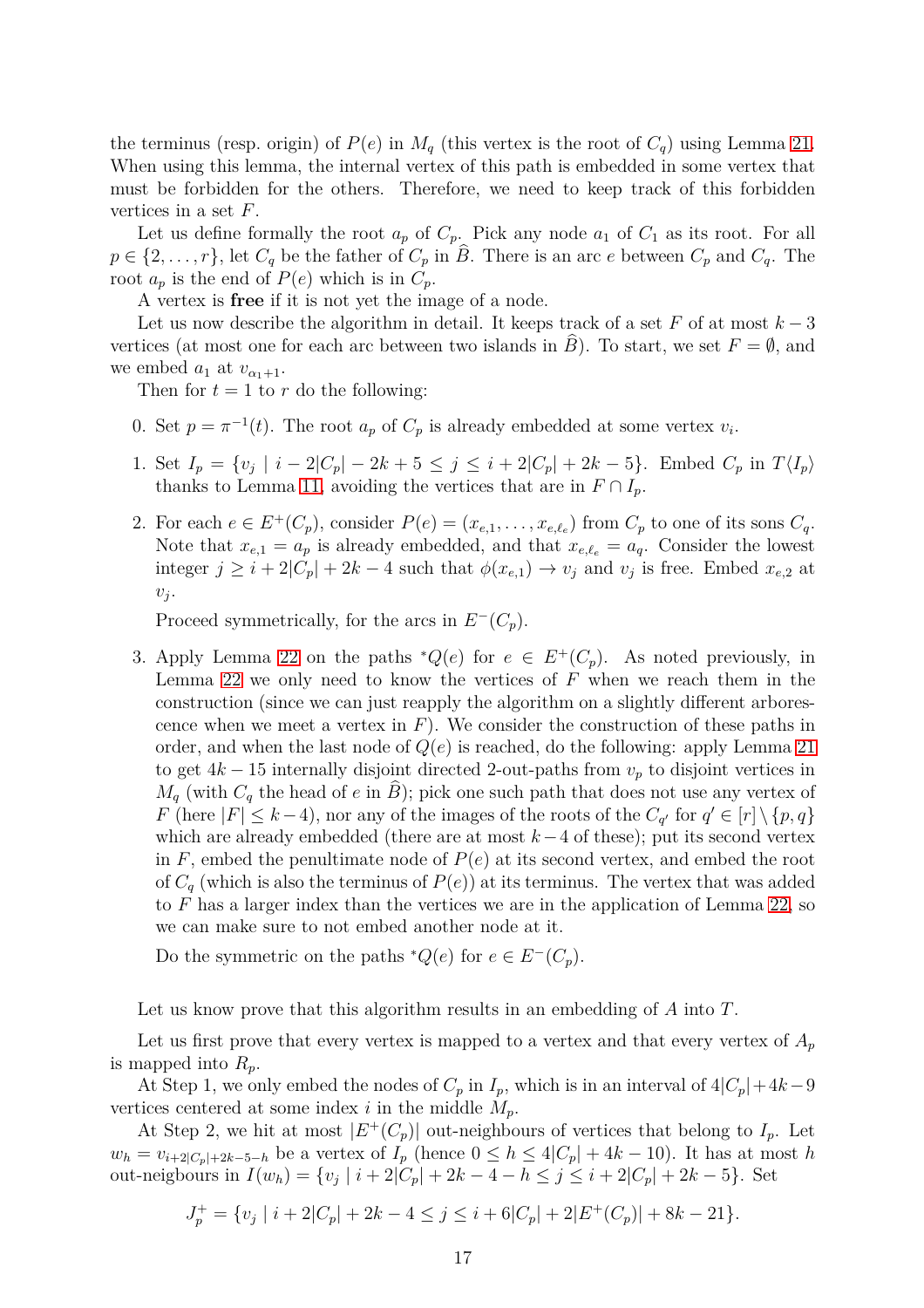Note that  $|J_p^+| = 2|E^+(C_p)| + 4|C_p| + 6k - 16$ . By (M2),  $w_h$  has at least  $\frac{1}{2}(h + |J_p^+|) =$ 1  $\frac{1}{2}(h+2|E^+(C_p)|+4|C_p|+6k-16) \geq h+|E^+(C_p)|+k-3$  out-neighbours in  $I(w_h) \cup J_p^+$  and so at least  $|E^+(C_p)| + k - 3$  out-neighbours in  $J_p^+$ . Hence the vertices of  $I_p$  have enough out-neighbours in  $J_p^+$  to choose the  $|E^+(C_p)|$  out-neighbours among vertices that are not in *F*.

Similarly, we hit at most  $|E^{-}(C_{p})|$  vertices that belong to the set

$$
J_p^- = \{v_j \mid i-6|C_p|-2|E^-(C_p)|-8k+21 \le j \le i-2|C_p|-2k+4\}.
$$

At Step 3, we only need to ensure that the conditions of Lemma [22](#page-13-1) can be verified whithin  $R_p$ . Hence we only need to check that in  $R_p$  there are  $\sum_{e \in E^+(C_p)}(|Q(e)|-1)+2|F|$ vertices after the last vertex of  $J_p^+$  and  $\sum_{e \in E^-(C_p)} (|Q(e)| - 1) + 2|F|$  vertices before the first vertex of  $J_p^-$ . The vertex  $v_i$  is in  $M_p$ , so  $i \geq \sum_{q < p} \mathrm{spc}(C_q) + \alpha_p + 1$ . Hence, there  $\alpha$ <sup>p</sup> – (6| $C_p$ | + 2| $E^{-}(C_p)$ | + 8 $k-21$ ) =  $\sum_{e \in E^{-}(C_p)}(|Q(e)|-1) + 2k-8 \ge$  $\sum_{e \in E^{-}(C_{p})} (|Q(e)| - 1) + 2|F|$  vertices before  $v_i$ . (Recall that  $|F| \leq k - 4$  when doing this). Furthermore,  $i \leq \sum_{q < p} \text{spc}(C_q) + \alpha_p + 16k - 58$ . So, in  $R_p$ , there are at least  $\text{spec}(C_p) - (\alpha_p + 16k - 58 + 6|\tilde{C}_p| + 2|E^+(C_p)| + 8k - 29) = \sum_{e \in E^+(C_p)}(|Q(e)| - 1) + 2k - 8$ vertices after  $v_i$ . This is what we wanted.

Finally, let us now show that two nodes are never mapped to a same vertex.

Observe first that at each loop, we map nodes on distinct vertices. At Step 1, we map nodes into different vertices of  $I_p$ . Then at Step 2, we embed nodes into distinct vertices of  $J_p^+$  and  $J_p^-$ , and the three sets  $I_p$ ,  $J_p^+$  and  $J_p^-$ , are pairwise disjoint. Finally, at Step 3, using Lemma [22](#page-13-1) and [21,](#page-13-0) we finish embedding the  $P_e$  for  $e \in E^+(C_p)$  into  $M_p^+$  and embedding the  $P_e$  for  $e \in E^+(C_p)$  into  $M_p^-$ . We take care of adding the second vertex of the 2-paths in *F* each time we apply Lemma [21,](#page-13-0) and that we always avoid embedding vertices in *F*. Hence two nodes embedded during a same loop are mapped to different vertices.

In addition, all vertices hit at the loop *t* are in  $R_p$  (with  $p = \pi^{-1}(t)$ ) except the ones when applying Lemma [21.](#page-13-0) Since the  $R_p$ 's are pairwise disjoint, we only need to check that when applying Lemma [21,](#page-13-0) we do not map a node to a vertex onto which another vertex was or will be mapped. Property (ii) of the ordering  $(C_1, \ldots, C_r)$  implies that, when applying Lemma [21,](#page-13-0) nodes are all mapped onto vertices in some  $R_q$  such that  $C_q$ is a descendant of  $C_p$ . So the only possible conflicts are with other vertices hit when applying this lemma. But we take care of avoiding those vertices (the second vertices of the paths of length 2 are added to *F* and we specifically avoid the root of  $R_q$  for all  $q \neq p$ ).

This completes the proof of Lemma [17.](#page-10-2)

# **7 Conclusion and further research**

### **7.1 Towards Conjecture [2](#page-1-0) and beyond**

The bound  $\frac{3}{2}n + \frac{3}{2}$  $\frac{3}{2}k-2$  of Theorem [4](#page-1-1) can be replaced by  $n+k-1+\min_{r\in V(A)}\min(\gamma_r^{\uparrow},\gamma_r^{\downarrow}).$ However, for any **antidirected tree** *A*, that is an oriented tree in which every node has either in-degree 0 or out-degree 0, we have  $\min_{r \in V(A)} \min(\gamma_r^{\uparrow}, \gamma_r^{\downarrow}) = \frac{1}{2}n + \frac{1}{2}$  $\frac{1}{2}k-1$ .

Another step towards Conjecture [2](#page-1-0) would be to prove them for antidirected trees.

When proving Theorem [8,](#page-2-0) we try to keep the proof as simple as possible and made not attempt to get the smallest upper bound on  $q(k)$ . For example, we can improve on the bound  $n + 36k^2 - 140k + 124$  of Lemma [17](#page-10-2) by studying more carefully on the size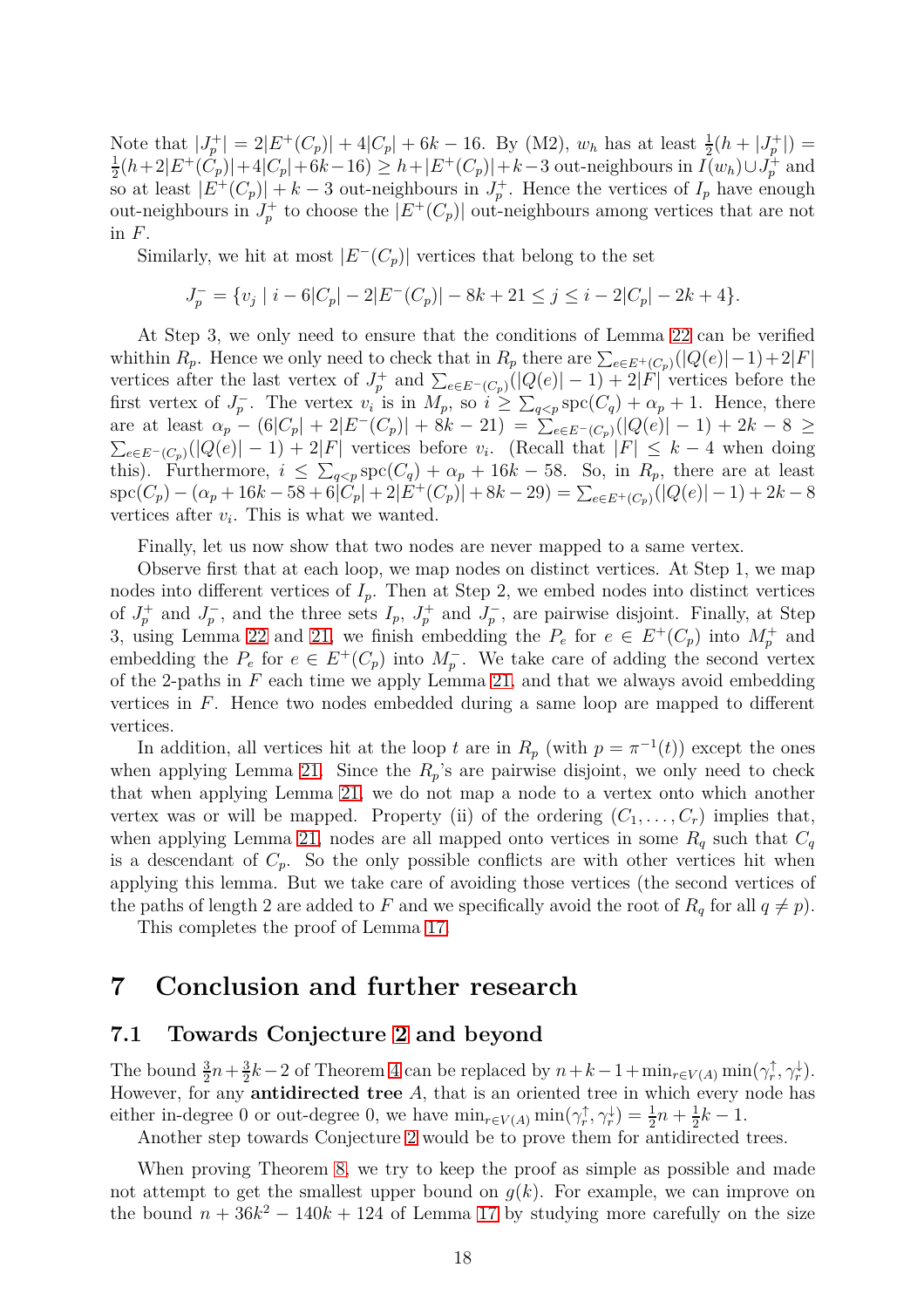of  $|F|$  at each loop. Likewise, we can slightly improve Lemma [16.](#page-10-1) Doing so, we can get somewhat better upper bound on  $g(k)$  than  $n + 144k^2 - 280k + 124$ . However, all such bounds are quadratic in *k*, i.e.  $\Omega(k^2)$ . A next step towards Conjecture [2](#page-1-0) would then be to prove that  $g(k) \leq o(k^2)$  (that is every oriented tree of order *n* with *k* leaves is  $(n + o(k^2))$ -unavoidable), and ideally that  $g(k) \leq \alpha \cdot k$  for some absolute constant  $\alpha$ .

Conjecture [2](#page-1-0) is tight because of the out-stars and in-stars. But those trees have few nodes: just one more than leaves. In the same way, we believe that all the trees with *n* nodes and *k* leaves that are not  $(n + k - 2)$ -unavoidable have *n* small compared to *k*.

**Conjecture 24.** For every fixed integer  $k$ , there is an integer  $n_k$  such that every oriented *tree of order*  $n \geq n_k$  *with k leaves is*  $(n + k - 2)$ *-unavoidable.* 

This conjecture holds for  $k = 2$  by a result of Havet and Thomassé [\[12\]](#page-19-6), and for  $k = 3$ as shown by Ceroi and Havet [\[4\]](#page-18-2).

### **7.2 Generalisation to** *k***-chromatic digraphs**

A **proper** *k*-colouring of a digraph is a mapping *c* from its vertex into  $\{1, \ldots, k\}$  such that  $c(u) \neq c(v)$  for every arc *uv*. A digraph is *k***-colourable** if it admits a proper *k*colouring. The **chromatic number** of a digraph *D*, denoted  $\chi(D)$ , is the least integer *k* such that *D* is *k*-colourable. A digraph is *k-chromatic* if its chromatic number equals *k*.

The complete graph on *n*-vertices is the simplest *n*-chromatic graph, and so tournaments on *n* vertices are the simplest *k*-chromatic digraphs. The notion of unavoidability generalizes to the one of universality. A digraph *F* is *k***-universal** if it is contained in every digraph with chromatic number *k*.

Burr [\[3\]](#page-18-4) generalizes Sumner's conjecture to universality.

**Conjecture 25** (Burr [\[3\]](#page-18-4)). *Every every oriented tree of order n is*  $(2n - 2)$ *-universal.* 

We also conjecture that Conjecture [2](#page-1-0) extends to universality.

**Conjecture 26.** Every oriented tree of order *n* with *k* leaves is  $(n + k - 1)$ *-universal.* 

# <span id="page-18-0"></span>**References**

- <span id="page-18-3"></span>[1] B. Alspach and M. Rosenfeld. Realization of certain generalized paths in tournaments. *Discrete Math.*, 34:199–202, 1981.
- <span id="page-18-4"></span>[2] J. Bondy and U. Murty. *Graph Theory*. Springer Publishing Company, Incorporated, 1st edition, 2008.
- [3] S. A. Burr. Subtrees of directed graphs and hypergraphs. In *Proceedings of the Eleventh Southeastern Conference on Combinatorics, Graph Theory and Computing (Florida Atlantic Univ., Boca Raton, Fla., 1980), Vol. I*.
- <span id="page-18-2"></span>[4] S. Ceroi and F. Havet. Trees with three leaves are (n+1)-unavoidable. *Discrete Applied Mathematics*, 141(1-3):19–39, 2004.
- <span id="page-18-1"></span>[5] A. El Sahili. Trees in tournaments. *J. Combin. Theory Ser. B*, 92(1):183–187, 2004.